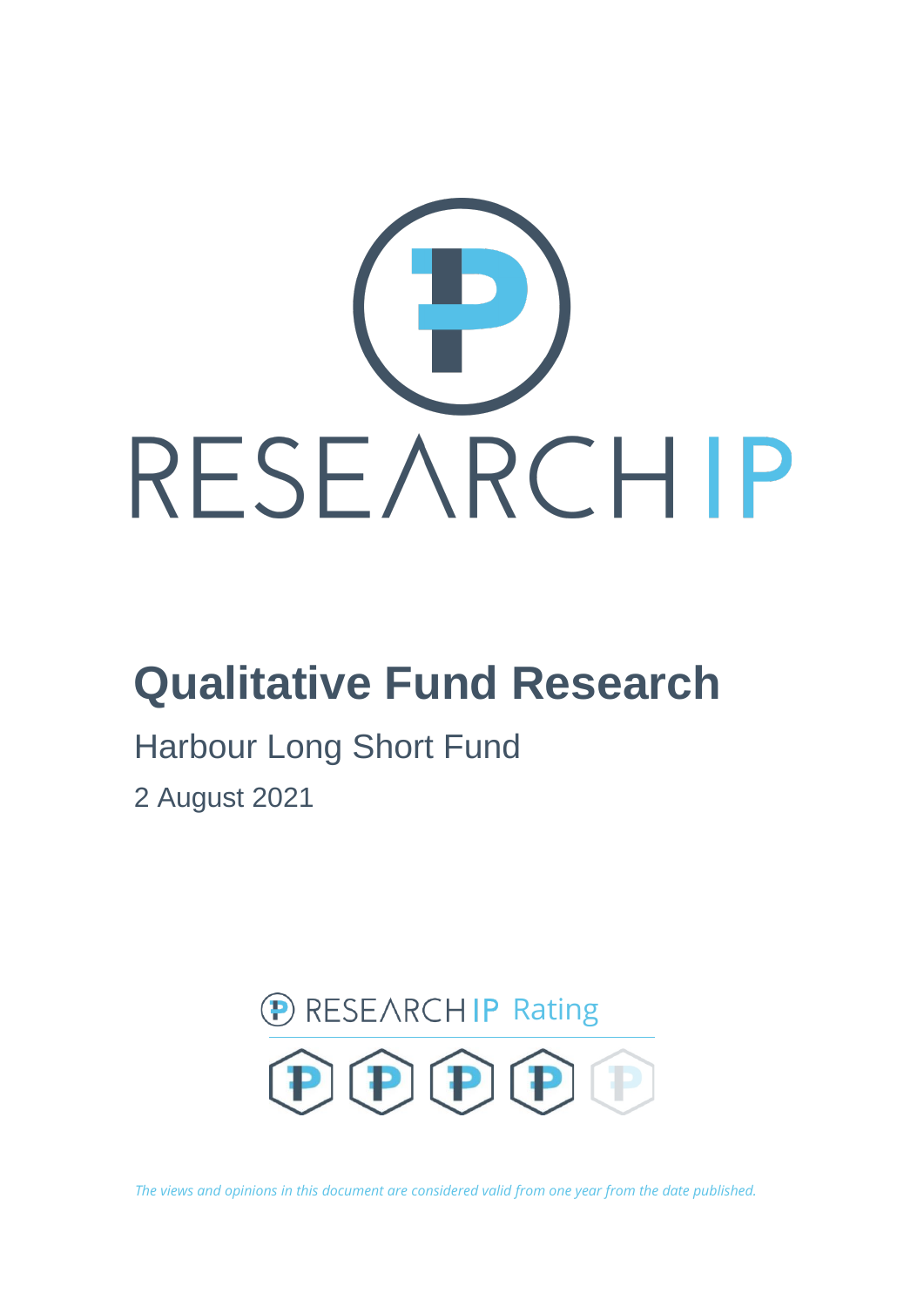

### **Qualitative Fund Research Contents**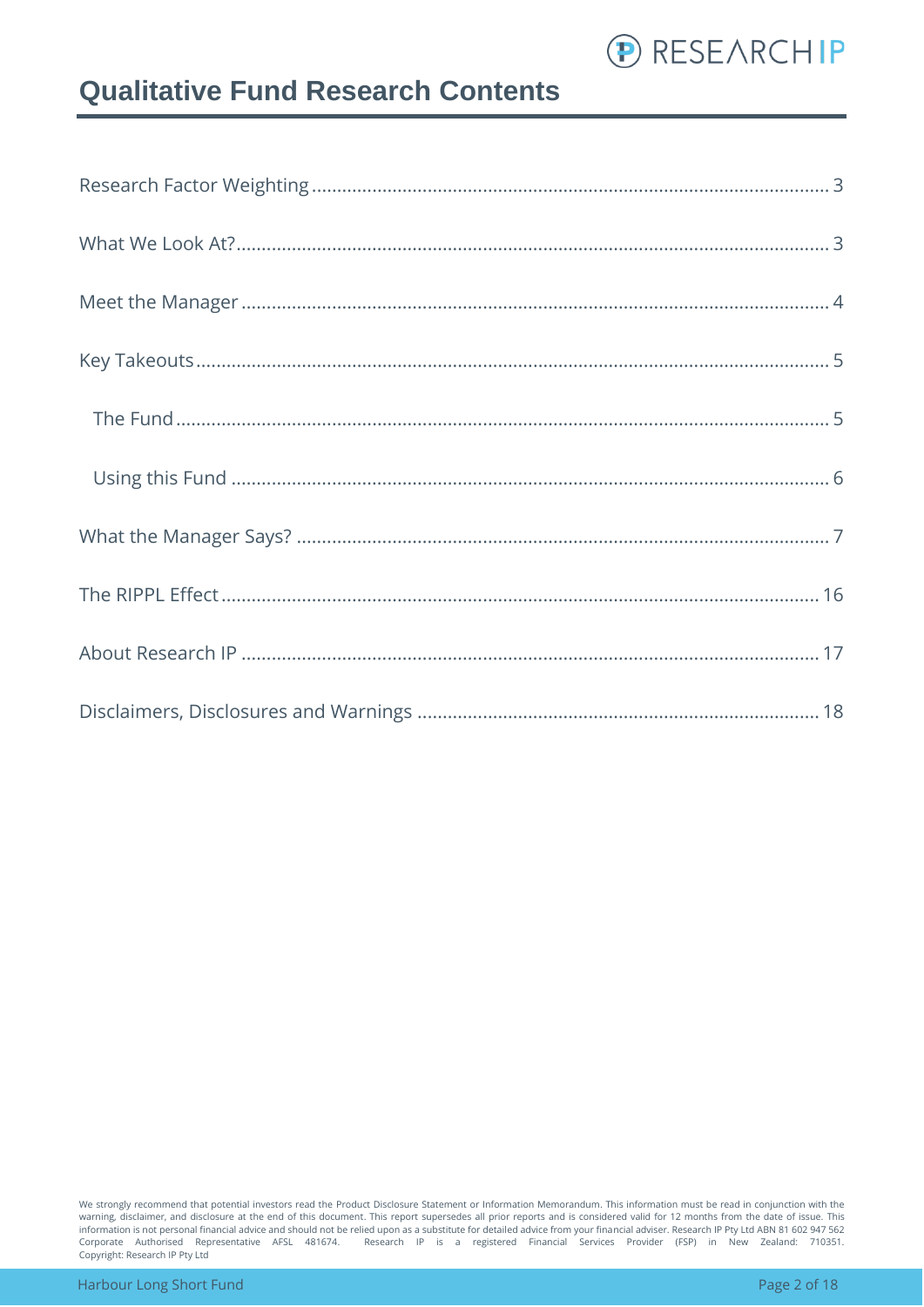

### <span id="page-2-0"></span>**Research Factor Weighting**

| <b>Research Process Category</b>        | <b>Model</b><br><b>Factor</b><br>Weight | <b>Analyst</b><br><b>Average</b><br><b>Score</b> | <b>Maximum</b><br><b>Factor</b><br><b>Score</b> |
|-----------------------------------------|-----------------------------------------|--------------------------------------------------|-------------------------------------------------|
| Corporate & Investment Governance       | 15%                                     | 3.75                                             | /5                                              |
| Investment Philosophy & Process         | 20%                                     | 3.80                                             | /5                                              |
| People                                  | 25%                                     | 4.33                                             | /5                                              |
| Portfolio Construction & Implementation | 15%                                     | 3.50                                             | /5                                              |
| <b>Risk Management</b>                  | 15%                                     | 3.90                                             | /5                                              |
| <b>Investment Fees</b>                  | 10%                                     | 3.57                                             | /5                                              |
| <b>Overall Average Score</b>            |                                         | 3.87                                             | /5                                              |

### <span id="page-2-1"></span>**What We Look At?**

The qualitative rating of a fund is a function of the Research IP Research Factor Weighting process, which incorporates the following:

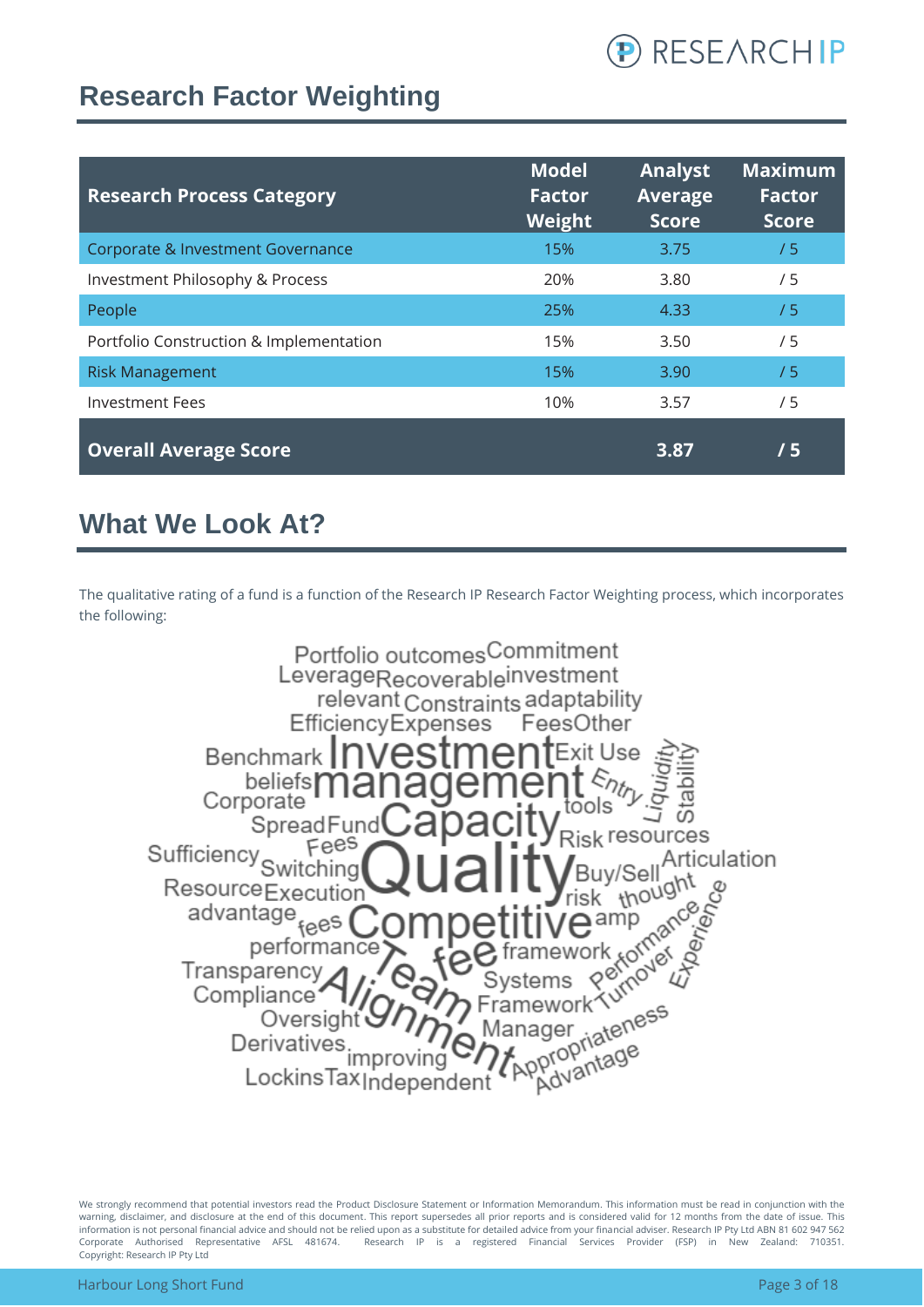#### <span id="page-3-0"></span>**Meet the Manager**

Harbour Asset Management Limited (Harbour, the Manager) formed in December 2009 and commenced operations in January 2010. Harbour is principally owned by Jarden Ltd (Jarden), at 76.3% and the balance being owned by Harbour employees. Harbour states it is a well-resourced New Zealand based investment manager with extensive professional investment experience managing funds.

Harbour has a group wide [investment philosophy,](https://www.harbourasset.co.nz/about-us/investment-philosophy/) based around consistency, processes and people. Harbour operates a [governance framework](https://www.harbourasset.co.nz/about-us/corporate-responsibility/) that is overseen by an experienced Board which includes three independent directors. Harbour provides full transparency and independence around the investing and management of clients' money.

Harbour is a signatory to the United Nations Principles of [Responsible Investment](https://www.harbourasset.co.nz/about-us/responsible-investing/) (UNPRI). They also believe that ESG (environmental, social and governance) considerations play a central role in Harbour's investment philosophy.

Harbour manages thirteen retail funds, including:

- Harbour Australasian Equity Fund
- Harbour Income Fund
- Harbour Australasian Equity Income Fund
- Harbour Australasian Equity Focus Fund
- Harbour NZ Index Shares Fund
- Harbour Sustainable NZ Shares Fund
- Harbour NZ Core Fixed Interest Fund
- Harbour Corporate Bond Fund
- Harbour T. Rowe Price Global Equity Growth Fund
- Harbour Real Estate Investment Fund
- [Harbour Long Short Fund](https://www.harbourasset.co.nz/our-funds/long-short-fund/)
- Harbour Active Growth Fund
- Harbour Enhanced Cash Fund

Access the full range o[f investment options here.](https://platform.research-ip.com/?filter=power&fund_managers=71)



P RESEARCHIP

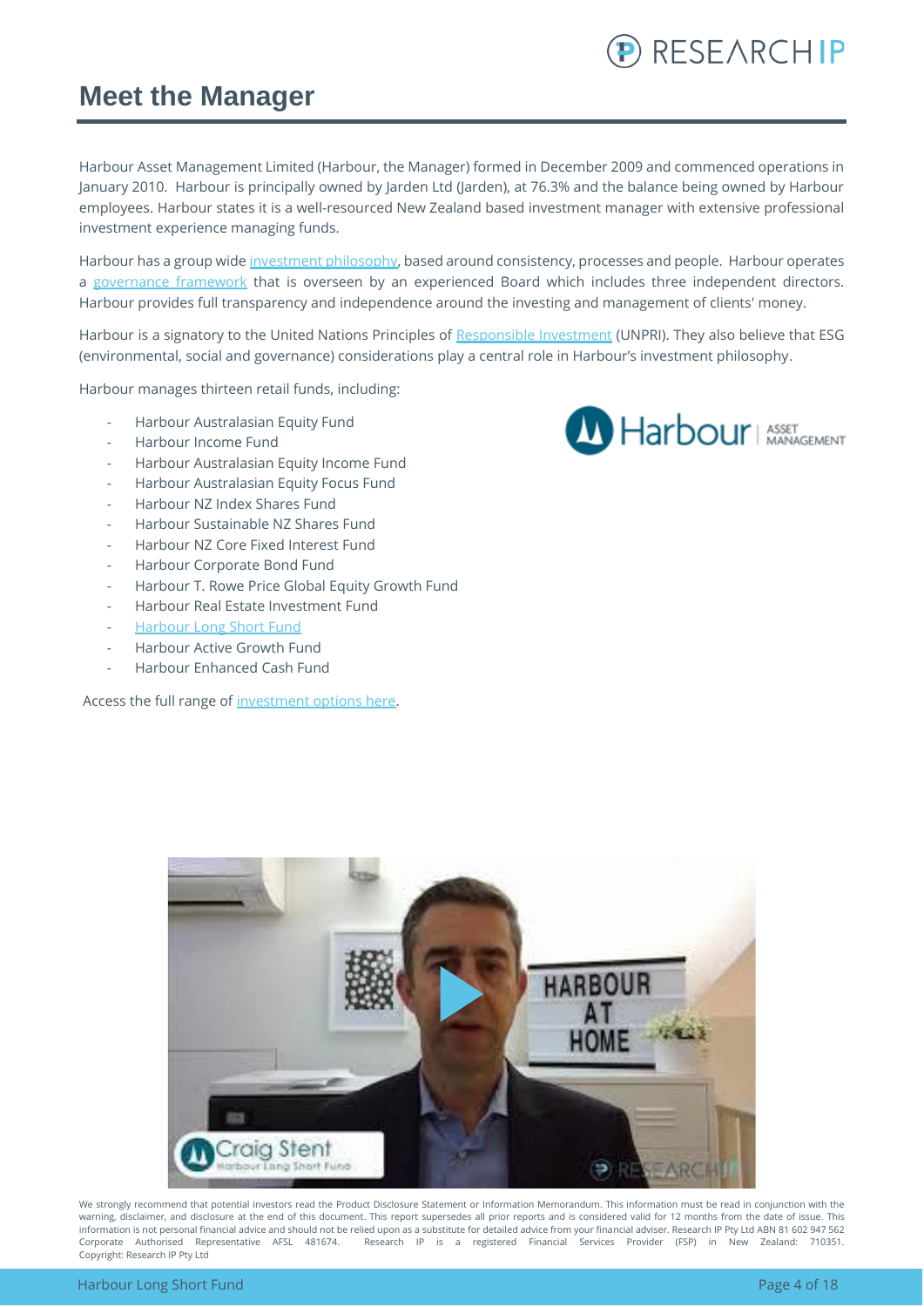### <span id="page-4-0"></span>**Key Takeouts**

**This is General Advice only and should be read in conjunction with the Disclaimers, Disclosures and Warnings at the end of this document.**

**Quantitative Tear Sheet -** <https://platform.research-ip.com/funds/68538489> *Platform is FREE to access via registration – performance data updated monthly.* **[Factsheet](https://www.harbourasset.co.nz/our-funds/long-short-fund/) [Report](https://www.harbourasset.co.nz/our-funds/long-short-fund/) [PDS](https://www.harbourasset.co.nz/our-funds/long-short-fund/) [Articles / Views](https://www.harbourasset.co.nz/research-and-commentary/) For important Fund Facts view th[e RIPPL Effect](https://research-ip.com/rippl-effect-reports/)**

#### <span id="page-4-1"></span>**The Fund**

| <b>Fund Details</b>                             | <b>Harbour Long Short Fund</b>                                                                                                                                                                                                                                                                                                                                                                                                                                                                                                                                                                                   |
|-------------------------------------------------|------------------------------------------------------------------------------------------------------------------------------------------------------------------------------------------------------------------------------------------------------------------------------------------------------------------------------------------------------------------------------------------------------------------------------------------------------------------------------------------------------------------------------------------------------------------------------------------------------------------|
| <b>Investment Objectives</b>                    | To deliver positive returns through the market cycle by investing in long and short<br>equity positions. The Fund is an actively managed, high conviction portfolio investing<br>principally in long and short listed New Zealand and Australian equities. The focus is on<br>delivering positive returns through the market cycle by investing in long and short-sold<br>equity positions with no particular attention to an equity benchmark. The fund is<br>expected to have lower volatility than equity benchmarks. Given the unique features of<br>this Fund, it may not be appropriate for all investors. |
| <b>Benchmark</b>                                | S&P/NZX Bank Bills 90-Day Index plus 2%<br>Primary Benchmark - 15% S&P NZX50 Index, 15% S&P/ASX 200 Index, 70% S&P/NZX<br>Bank Bills 90-Day Index                                                                                                                                                                                                                                                                                                                                                                                                                                                                |
| <b>Alpha Objective</b>                          | To deliver positive returns through the market cycle by investing in long and short<br>equity positions.                                                                                                                                                                                                                                                                                                                                                                                                                                                                                                         |
| <b>Management Fee</b>                           | 0.81% management fee (GST exclusive)                                                                                                                                                                                                                                                                                                                                                                                                                                                                                                                                                                             |
| <b>Performance Fee</b>                          | Performance Fee - 15% p.a.<br>Hurdle - S&P/NZX Bank Bills 90-Day Index plus 2%<br>Net/Gross - performance fee calculated on net out performance<br>High Water Mark (HWM) - Yes - perpetual HWM<br>Frequency - calculated daily, paid annually<br>Maximum limit - There is no maximum limit.                                                                                                                                                                                                                                                                                                                      |
| <b>Estimate of Total Fund</b><br><b>Charges</b> | 0.99% (ex GST) - 1 April 2021                                                                                                                                                                                                                                                                                                                                                                                                                                                                                                                                                                                    |

The Harbour Long Short Fund ("the Fund") is an actively managed, high conviction portfolio investing principally in 'long' and 'short' listed Australasian equities. The focus is on delivering positive returns through the market cycle by investing in long and short-sold equity positions with no particular attention to an equity benchmark. The fund is expected to have lower volatility than equity benchmarks. Given the unique features of this Fund, it may not be appropriate for all investors.

The Fund can actively allocate investments between Australasian listed equities, fixed interest and cash. The Fund may also use derivatives to hedge currency and equity risk.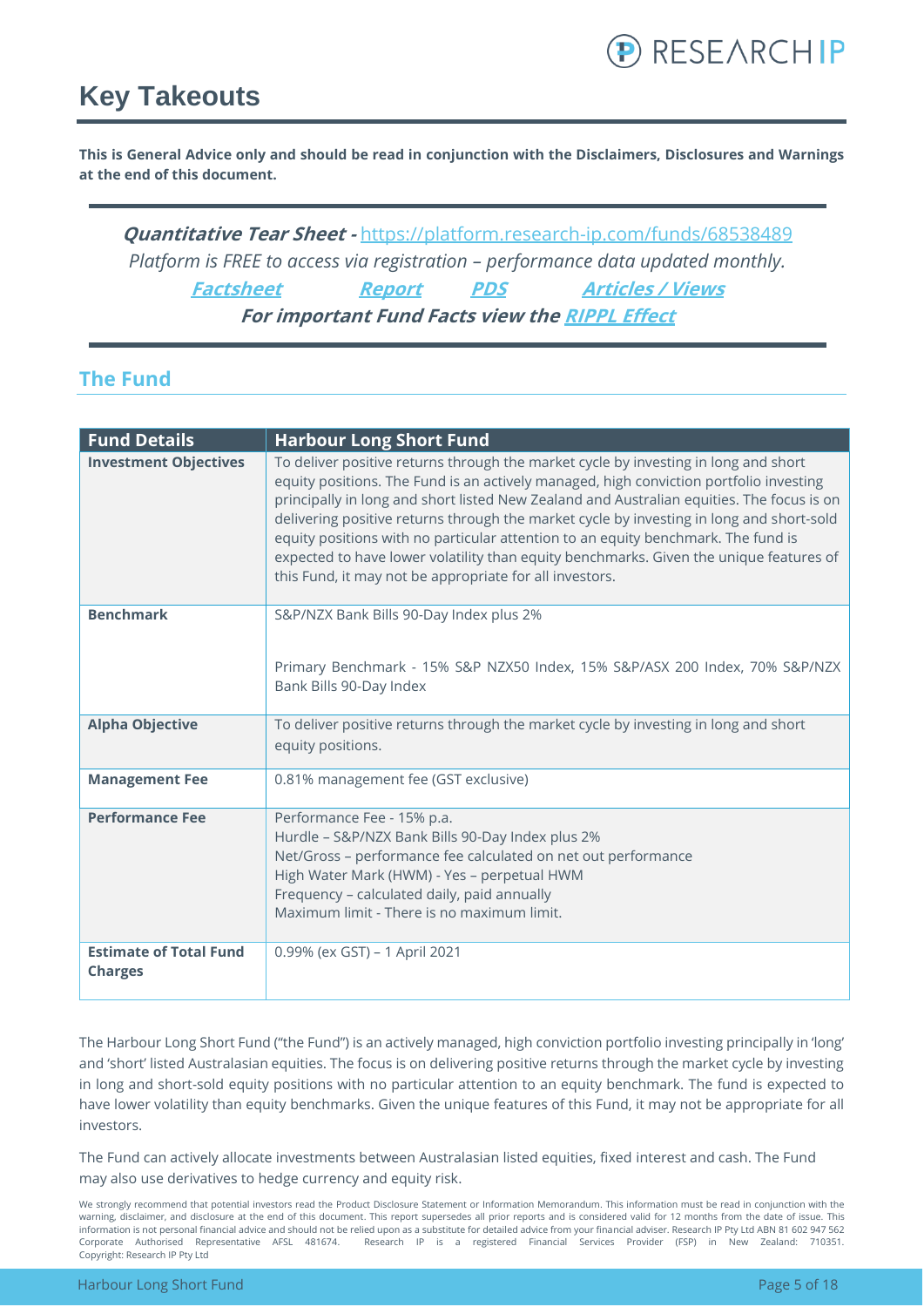

| <b>Factor</b>                                 |        | Lower Limit   Upper Limit | <b>Reference</b> |
|-----------------------------------------------|--------|---------------------------|------------------|
| <b>Tracking Error</b>                         |        |                           | n/a              |
| <b>Cash Allocation</b>                        | 0%     | 130%                      | 70%              |
| <b>Single Stock Limit</b>                     | $-15%$ | 15%                       |                  |
| <b>Sector Limits</b>                          |        |                           | n/a              |
| <b>Number of stocks</b>                       |        |                           | n/a              |
| <b>Regional limits- Australasian Equities</b> | $-30%$ | $+60%$                    | 30%              |
| <b>Unlisted Australasian Equities</b>         | $0\%$  | 4%                        |                  |
| <b>NZ Fixed Interest</b>                      | 0%     | 30%                       | $0\%$            |
| <b>Currency Hedging</b>                       | 0%     | 100%                      |                  |
| <b>Net Equity Exposure</b>                    | $-30%$ | 60%                       |                  |

The investment style is an active research-driven investment process which principally invests in a focused selection of companies highly-rated by Harbour investment analysts and largely consistent with the overweight positions in Harbour's core Australasian Equity Fund. As a result, the Fund invests in equities which portfolio managers have high conviction in. The Fund will hold 'long' equity positions across the NZ and Australian share markets reflecting conviction in companies which can provide medium to long term capital growth. The Fund will also be able to 'short-sell' securities. These will typically be companies which rank poorly on fundamental and quantitative signals. The Fund will also hold cash and utilise currency management to generate returns.

The benchmark asset allocation is Harbour's intended long-term allocation to each asset class in the Fund. This may also be referred to as a target investment mix in this document (and in any PDS or fund update). Actual asset allocations will vary from the benchmark asset allocations as market conditions change and to pursue tactical investment opportunities.

#### <span id="page-5-0"></span>**Using this Fund**

The Fund is one of the very few strategies that employs shorting across Trans-Tasman equities. Importantly the Fund does not use derivatives (options) to take short positions, rather it uses stock borrowing. It is important that investors understand the methods of shorting stocks, and in particular the risks associated with shorting the Trans-Tasman equity holdings.

Research IP believes the Fund is best used as a 'satellite' strategy, as the Fund may not provide a broad diversified exposure to the Australasian share market and carries heightened potential risks.

The Fund is subject to equity market risk and movements (both positive and negative) in the share prices of the underlying securities in the portfolio. Accordingly, investors should therefore be aware that the Fund may experience periods of negative returns and that there is a risk of potential capital loss being incurred on their investment. The Fund is suited to higher risk profile investors with a minimum investment time frame of five years.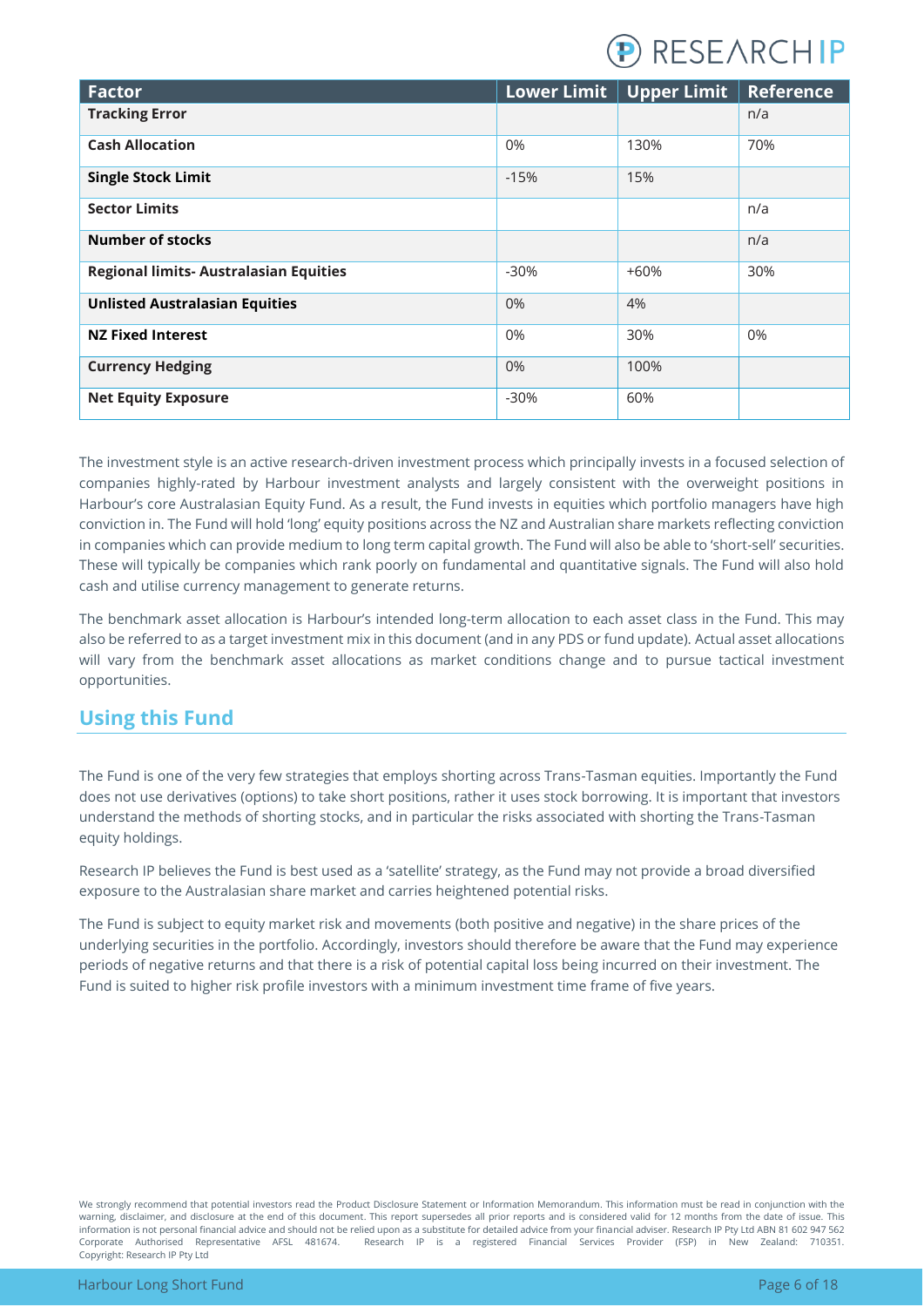

### <span id="page-6-0"></span>**What the Manager Says?**

| Insight                                                                                                                                         | <b>Manager view</b>                                                                                                                                                                                                                                                                                                                                                                                                                                                                                                                                                                                                                                                                                                                                                                                                                                                                                                       | <b>Research IP opinion</b>                                                                                                                                                                                                                                                                                                                                                                                                                                                                                                                                                                                                                                                                                                                                                                                                                                                                                                                                                                                                                                                                                                                                                                                                                                                                      |
|-------------------------------------------------------------------------------------------------------------------------------------------------|---------------------------------------------------------------------------------------------------------------------------------------------------------------------------------------------------------------------------------------------------------------------------------------------------------------------------------------------------------------------------------------------------------------------------------------------------------------------------------------------------------------------------------------------------------------------------------------------------------------------------------------------------------------------------------------------------------------------------------------------------------------------------------------------------------------------------------------------------------------------------------------------------------------------------|-------------------------------------------------------------------------------------------------------------------------------------------------------------------------------------------------------------------------------------------------------------------------------------------------------------------------------------------------------------------------------------------------------------------------------------------------------------------------------------------------------------------------------------------------------------------------------------------------------------------------------------------------------------------------------------------------------------------------------------------------------------------------------------------------------------------------------------------------------------------------------------------------------------------------------------------------------------------------------------------------------------------------------------------------------------------------------------------------------------------------------------------------------------------------------------------------------------------------------------------------------------------------------------------------|
| Who is<br>accountable<br>for managing<br>the fund?<br>Is the<br>investment<br>teams work<br>history<br>relevant to<br>the funds<br>they manage? | Craig Stent is PM, with Oyvinn Rimer in charge<br>of risk monitoring and assisting in the managing<br>of the fund. Craig is Head of Equities and<br>portfolio manager for the Harbour Equity<br>Income Fund and Harbour Long Short Fund.<br>Furthermore, Craig provides equity research<br>and ratings on the utility sector. Prior to joining<br>Harbour Asset Management, Craig was<br>employed by AllianceBernstein New Zealand<br>for seven years.<br>Oyvinn is responsible for equity research and<br>ratings on the agriculture, resources, food &<br>beverages, retail, and oil & gas sectors. Oyvinn<br>also provides macroeconomic input to the<br>wider Harbour team on the Chinese economy,<br>which he covers through regular research trips<br>to China. He helps run the Harbour Long Short<br>Fund. Prior to joining Harbour Asset<br>Management, Oyvinn was employed by<br>AllianceBernstein New Zealand. | The Portfolio Manager Stent has 20 years of<br>industry experience, although a shorter<br>manager tenure at 11.5 years since the<br>commencement of Harbour. Stent has held<br>responsibility for the Fund since its inception.<br>While Stent carries accountability for the Fund,<br>the full equity investment team provides<br>analyst support. Ultimately this Fund leverages<br>the best ideas of all Harbour equity funds.<br>Oyvinn Rimer, with 13 years' industry<br>experience, including 11.5 years since the<br>commencement of Harbour, facilitates a critical<br>role of risk management. With the ability to<br>short, the risks in this Fund are compounded.<br>Research IP believes the additional risk<br>oversight and assistance to Stent is a positive<br>aspect to management of oversight of the<br>potential to compound losses.<br>The tenure of the investment team is strong,<br>with Andrew Bascand, Craig Stent, Oyvinn<br>Rimer, and Kevin Bennett being at the Manager<br>since commencement and Alliance Bernstein<br>previous to this.<br>Since commencing investment operations in<br>2010, the Manager has added resources,<br>building out the team as required. The<br>continual team development has seen new<br>analyst additions on a consistent basis. |
|                                                                                                                                                 |                                                                                                                                                                                                                                                                                                                                                                                                                                                                                                                                                                                                                                                                                                                                                                                                                                                                                                                           | Research IP notes that the Manager has one of<br>the larger equity investment teams, and<br>pleasingly continues to invest in the investment<br>teams, and importantly the business. Research<br>IP commends the Manager for looking beyond<br>today, and investing for the future, including<br>that of investors.                                                                                                                                                                                                                                                                                                                                                                                                                                                                                                                                                                                                                                                                                                                                                                                                                                                                                                                                                                             |
| Has the CIO/<br><b>PM personally</b><br>invested in<br>the Fund? Are<br>they paying<br>the same fees<br>as other<br>investors?                  | The Portfolio Managers and several analysts in<br>the team have a meaningful portion of their<br>personal assets invested alongside clients on a<br>full fee-paying basis. Each year a portion of the<br>investment staff's discretionary pay is invested<br>into Harbour Funds with a three-year vesting<br>period.                                                                                                                                                                                                                                                                                                                                                                                                                                                                                                                                                                                                      | Research IP believes that the interests of<br>investment personnel are better aligned to<br>those of the investors, when investment<br>personnel are significantly invested, and at the<br>same fees.<br>believes<br>Research<br>IP<br>the<br>vesting<br>0t<br>discretionary remuneration of Harbour staff is<br>a strong enhancement to the alignment with<br>investors. Naturally Harbour staff want to<br>maximise their outcomes, without excessive<br>risk.                                                                                                                                                                                                                                                                                                                                                                                                                                                                                                                                                                                                                                                                                                                                                                                                                                |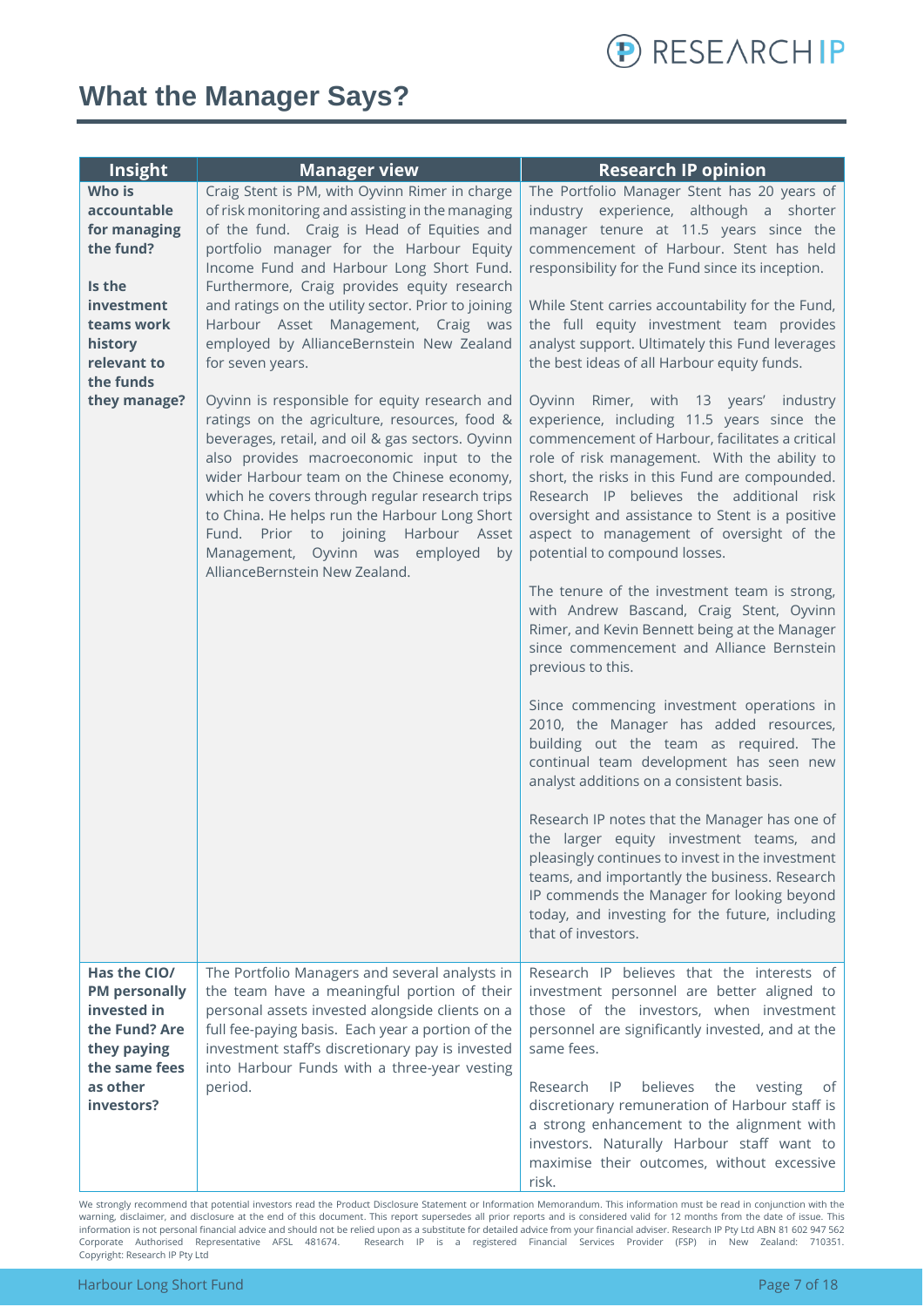|                                                   |                                                                                                                                                                                                                                                                                                                                                                                                                                                                                                                                                                                                                                                                                                                                                                                                                                                                                                                                                                                                                                                                                                                                                                                                                                                                                                                                                                             | <b>RESEARCHIP</b>                                                                                                                                                                                                                                                                                                                                                                                                                                                                                                                                                                                                                                                                                                                                                                                                                                                                                                                                                                                                                                                                                                                                                                                                                                                                                                                                                                                                                                                                                                                                  |
|---------------------------------------------------|-----------------------------------------------------------------------------------------------------------------------------------------------------------------------------------------------------------------------------------------------------------------------------------------------------------------------------------------------------------------------------------------------------------------------------------------------------------------------------------------------------------------------------------------------------------------------------------------------------------------------------------------------------------------------------------------------------------------------------------------------------------------------------------------------------------------------------------------------------------------------------------------------------------------------------------------------------------------------------------------------------------------------------------------------------------------------------------------------------------------------------------------------------------------------------------------------------------------------------------------------------------------------------------------------------------------------------------------------------------------------------|----------------------------------------------------------------------------------------------------------------------------------------------------------------------------------------------------------------------------------------------------------------------------------------------------------------------------------------------------------------------------------------------------------------------------------------------------------------------------------------------------------------------------------------------------------------------------------------------------------------------------------------------------------------------------------------------------------------------------------------------------------------------------------------------------------------------------------------------------------------------------------------------------------------------------------------------------------------------------------------------------------------------------------------------------------------------------------------------------------------------------------------------------------------------------------------------------------------------------------------------------------------------------------------------------------------------------------------------------------------------------------------------------------------------------------------------------------------------------------------------------------------------------------------------------|
|                                                   |                                                                                                                                                                                                                                                                                                                                                                                                                                                                                                                                                                                                                                                                                                                                                                                                                                                                                                                                                                                                                                                                                                                                                                                                                                                                                                                                                                             | Harbour uses this fund as an allocation in its<br>diversified strategies.                                                                                                                                                                                                                                                                                                                                                                                                                                                                                                                                                                                                                                                                                                                                                                                                                                                                                                                                                                                                                                                                                                                                                                                                                                                                                                                                                                                                                                                                          |
| <b>Why would</b><br>you allocate<br>to this fund? | The focus is on delivering positive returns<br>through the market cycle by investing in long<br>and short-sold equity positions with no<br>particular attention to an equity benchmark.<br>The fund is expected to have lower volatility<br>than equity benchmarks.<br>The investment objective of the Fund is to<br>deliver positive absolute returns through the<br>economic cycle with low volatility and low<br>correlation of returns with equity markets.<br>Ultimately, the Harbour Long Short Fund<br>bridges a gap in the market where investors can<br>gain access to equity-like returns without taking<br>on full equity risks. This provides a solution for<br>asset allocators where they typically would have<br>allocated to bonds and can now improve the<br>returns prospects for a moderate increase in<br>risks (rather than going fully into pure equity<br>options to meet return requirements).<br>Whilst short-positions theoretically can<br>experience unlimited losses, these risks are<br>carefully managed by having relatively low<br>weights on individual short-positions. Further,<br>we consider liquidity and short-interest (i.e.<br>how many other investors also have short-<br>positions in the same security) to gain<br>confidence that any short-position can be<br>closed out promptly should there be an<br>adverse news event. | The Manager outlines its case as to why<br>Harbour should be considered by an investor.<br>The Manager also provides a series of links that<br>outline their set of core values. Harbour<br>believes these factors differentiate them from<br>peers, across their product suite. Research IP<br>believes that in conjunction with a disciplined<br>approach to investing, the Manager presents a<br>clear rationale as to why a potential investor<br>should consider investing in this Fund.<br>This is a strategy which aims to deliver better<br>returns than cash by allocating a proportion of<br>the fund to shares, but also by selling shares<br>short. Research IP believes the Fund is best<br>used as a 'satellite' strategy, as the Fund will not<br>provide a broad diversified exposure to the<br>Australasian share market and is designed as<br>an absolute return strategy.<br>When short selling, or shorting a stock, Harbour<br>are essentially borrowing the shares. The<br>Manager borrows shares from an existing<br>owner. The Manager sells the borrowed shares<br>at the current market price. The Manager<br>believes the share's market price will decrease<br>before they are forced to pay back the<br>borrowed shares, allowing the Manager to<br>pocket the difference in the two share prices.<br>Research IP notes this is where the greatest risk<br>of the portfolio lies. Shorting has the potential<br>to produce unlimited losses in the portfolio.<br>Therefore, investors should proceed with<br>caution. |
|                                                   |                                                                                                                                                                                                                                                                                                                                                                                                                                                                                                                                                                                                                                                                                                                                                                                                                                                                                                                                                                                                                                                                                                                                                                                                                                                                                                                                                                             | However, Research IP believes this is an<br>investment strategy that is very difficult for a<br>self-directed investor or financial adviser to<br>replicate themselves and therefore warrants<br>consideration.<br>The net equity exposure of the fund can range                                                                                                                                                                                                                                                                                                                                                                                                                                                                                                                                                                                                                                                                                                                                                                                                                                                                                                                                                                                                                                                                                                                                                                                                                                                                                   |
|                                                   |                                                                                                                                                                                                                                                                                                                                                                                                                                                                                                                                                                                                                                                                                                                                                                                                                                                                                                                                                                                                                                                                                                                                                                                                                                                                                                                                                                             | between -30% and +60%.<br>Gross equity<br>exposure can be up to 200% of the net asset<br>value of the Fund. At 30 April 2021 the fund<br>held a net long position of 30%. This was made<br>up of 46% long exposure (30 positions) and 16%<br>short exposure (9 positions). Cash was held in<br>the Harbour Enhanced Cash Fund, NZD, AUD<br>and futures margin / collateral to cover the<br>short positions.                                                                                                                                                                                                                                                                                                                                                                                                                                                                                                                                                                                                                                                                                                                                                                                                                                                                                                                                                                                                                                                                                                                                        |
|                                                   |                                                                                                                                                                                                                                                                                                                                                                                                                                                                                                                                                                                                                                                                                                                                                                                                                                                                                                                                                                                                                                                                                                                                                                                                                                                                                                                                                                             | Research IP also notes that although this Fund<br>will have a strong bias to equity risk, it also has                                                                                                                                                                                                                                                                                                                                                                                                                                                                                                                                                                                                                                                                                                                                                                                                                                                                                                                                                                                                                                                                                                                                                                                                                                                                                                                                                                                                                                              |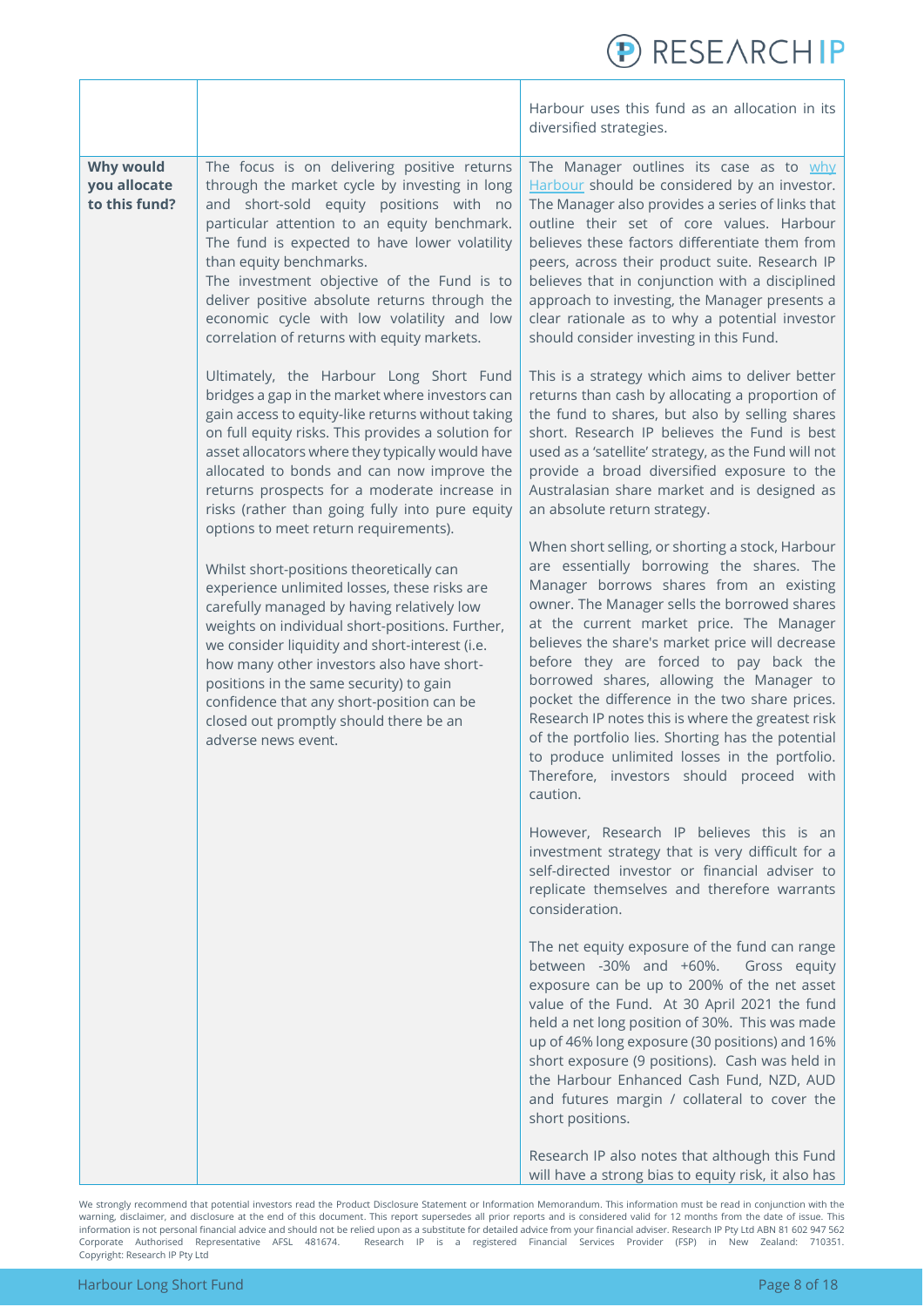|                                                                                             |                                                                                                                                                                                                                                                                                                                                                                                                                                                                                                                                                                                                                                                                                                                                                                                                                                                                                                                                                                                                                                                                                   | RESEARCHIP                                                                                                                                                                                                                                                                                                                                                                                                                                                                                                                                                                                                                                                                                                                                                                                                                                                                                                                                                                                                                                                                                                                                                                                                                                                                                                                                                                                                                                                                                                                                                                                                                                                                                                                                                                                                                                                                                                                                                                                                                                                                                                                    |
|---------------------------------------------------------------------------------------------|-----------------------------------------------------------------------------------------------------------------------------------------------------------------------------------------------------------------------------------------------------------------------------------------------------------------------------------------------------------------------------------------------------------------------------------------------------------------------------------------------------------------------------------------------------------------------------------------------------------------------------------------------------------------------------------------------------------------------------------------------------------------------------------------------------------------------------------------------------------------------------------------------------------------------------------------------------------------------------------------------------------------------------------------------------------------------------------|-------------------------------------------------------------------------------------------------------------------------------------------------------------------------------------------------------------------------------------------------------------------------------------------------------------------------------------------------------------------------------------------------------------------------------------------------------------------------------------------------------------------------------------------------------------------------------------------------------------------------------------------------------------------------------------------------------------------------------------------------------------------------------------------------------------------------------------------------------------------------------------------------------------------------------------------------------------------------------------------------------------------------------------------------------------------------------------------------------------------------------------------------------------------------------------------------------------------------------------------------------------------------------------------------------------------------------------------------------------------------------------------------------------------------------------------------------------------------------------------------------------------------------------------------------------------------------------------------------------------------------------------------------------------------------------------------------------------------------------------------------------------------------------------------------------------------------------------------------------------------------------------------------------------------------------------------------------------------------------------------------------------------------------------------------------------------------------------------------------------------------|
|                                                                                             |                                                                                                                                                                                                                                                                                                                                                                                                                                                                                                                                                                                                                                                                                                                                                                                                                                                                                                                                                                                                                                                                                   | the ability to own debt and convertible<br>securities, as well as use derivatives (options<br>and exchange traded futures).                                                                                                                                                                                                                                                                                                                                                                                                                                                                                                                                                                                                                                                                                                                                                                                                                                                                                                                                                                                                                                                                                                                                                                                                                                                                                                                                                                                                                                                                                                                                                                                                                                                                                                                                                                                                                                                                                                                                                                                                   |
| <b>What are key</b><br>factors in the<br>buying and<br>selling<br>decisions of<br>the Fund? | The key factors are the analysts' buy, hold and<br>sell-ratings and conviction in those ratings on<br>particular stocks. The investment process is<br>also guided by the Harbour Quant Screen,<br>which ranks the entire investment universe<br>using several quantitative factors.<br>This Fund also diversifies across sectors and<br>style-factors to moderate dominant factor tilts<br>although the portfolio will generally have a<br>growth bias.<br>The Harbour Asset Allocation Committee<br>provides a macro-forum when deciding on how<br>much market risk (expressed by the Fund's net<br>equity exposure) we want to have in the<br>portfolio versus the neutral net 30% net long.<br>Position sizing is at the discretion of the<br>portfolio management team and will reflect<br>factors such as liquidity, market capitalisation,<br>overall analyst conviction and quantitative<br>signals. Generally, position sizes will range<br>from 1-4%. Short positions will further consider<br>the costs of borrowing plus the amount of short<br>interest in the stock. | Research IP observes the Manager's process is<br>one of the more methodical, well structured,<br>and consistently implemented. Research IP<br>believes this is a core foundation block<br>necessary to operate this Fund's strategy.<br>The Manager's process is underpinned by<br>fundamental, bottom-up research. The long<br>and short positions are a direct result of this<br>proprietary process. The Manager compliments<br>this by its strong internal research, with some<br>external research inputs. External sources<br>include sell-side brokers, independent research<br>houses, as well as other data sources, although<br>the Manager relies heavily on in-house<br>investment models.<br>The Manager's fundamental bottom-up process<br>starts with a focused approach to quantitative<br>filtering. This distils down to the three key<br>factors that are company specific, rather than<br>macro focused. It is the start of the company<br>ranking process. Research IP believes this<br>ranking process is critical to identifying long and<br>short positions.<br>The Manager is not a quantitative manager, as<br>the analyst team undertakes significant and<br>detailed qualitative reviews of all companies,<br>which enables the Manager to understand the<br>company and its growth prospects, prior to<br>investing in them. Research IP believes<br>qualitative overlays, particularly with respect to<br>shorting, is critical. This is where the analysts<br>scoring a series of factors, leading to a<br>qualitative ranking, is important.<br>Both quantitative and qualitative scores<br>become a key component of the monitoring<br>process. A deterioration of the company score<br>will assist in the sell decision process.<br>Deterioration of key company scores will trigger<br>a review, which can lead to reducing the<br>position size or exiting the company. While this<br>may be a sell trigger for a long only position, this<br>can be the buy signal for a short position.<br>The Fund has a relatively concentrated portfolio<br>of long positions at approximately 15-25 |
|                                                                                             |                                                                                                                                                                                                                                                                                                                                                                                                                                                                                                                                                                                                                                                                                                                                                                                                                                                                                                                                                                                                                                                                                   | holdings and 10-15 short positions. For the long<br>positions Stent filters the analyst team for their<br>2-3 best ideas, which will be considered for the<br>Fund. Stent takes some guidance around<br>portfolio construction from the Australasian                                                                                                                                                                                                                                                                                                                                                                                                                                                                                                                                                                                                                                                                                                                                                                                                                                                                                                                                                                                                                                                                                                                                                                                                                                                                                                                                                                                                                                                                                                                                                                                                                                                                                                                                                                                                                                                                          |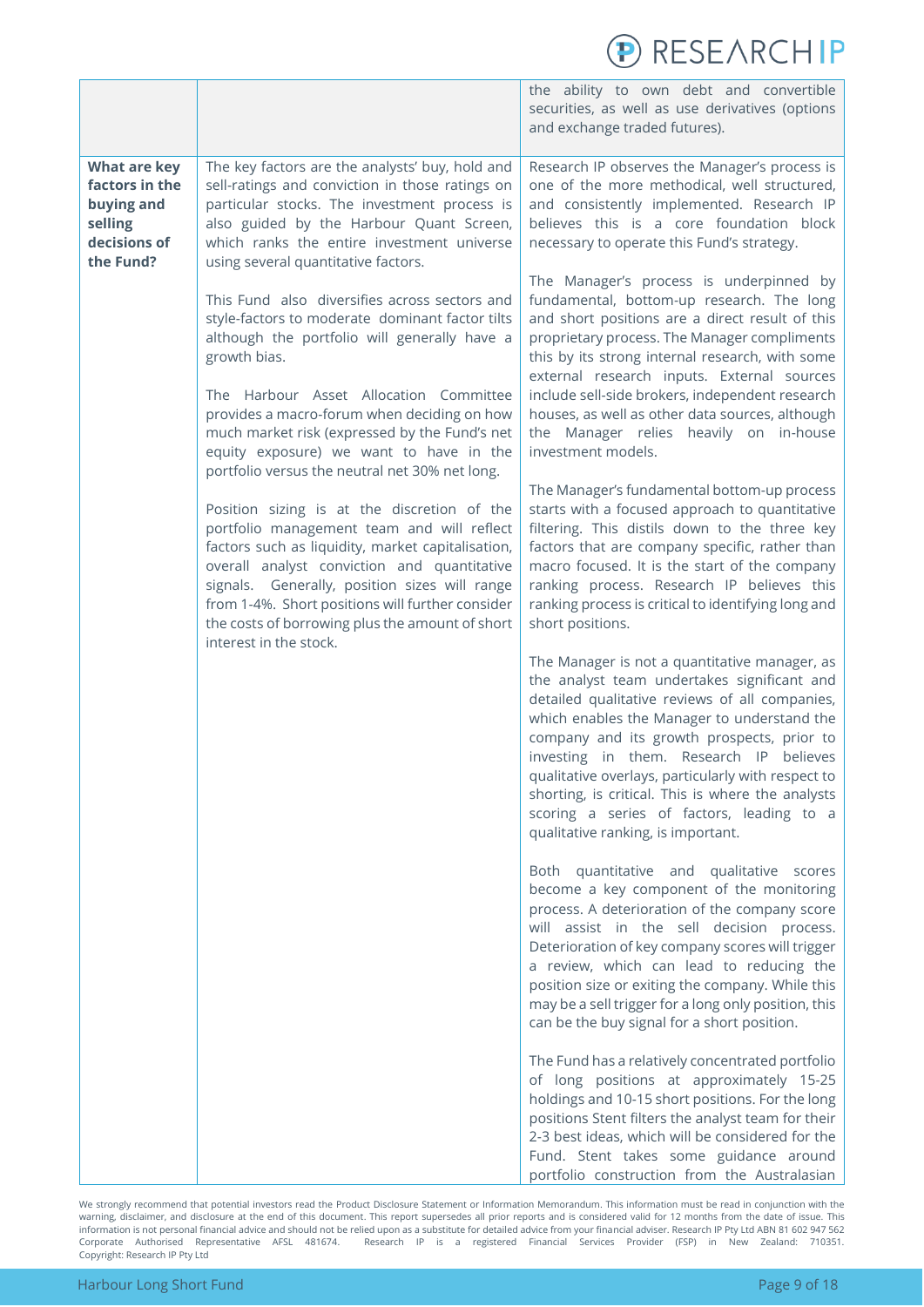|                                                              |                                                                                                                                                                                                                                                                                                                                                                                                                        | <b>RESEARCHIP</b>                                                                                                                                                                                                                                                                                                                                                                                                                                                                                                                                                                               |
|--------------------------------------------------------------|------------------------------------------------------------------------------------------------------------------------------------------------------------------------------------------------------------------------------------------------------------------------------------------------------------------------------------------------------------------------------------------------------------------------|-------------------------------------------------------------------------------------------------------------------------------------------------------------------------------------------------------------------------------------------------------------------------------------------------------------------------------------------------------------------------------------------------------------------------------------------------------------------------------------------------------------------------------------------------------------------------------------------------|
|                                                              |                                                                                                                                                                                                                                                                                                                                                                                                                        | Equity and Focus Funds, and Rimer provides the<br>risk management frameworks around the short<br>positions. Research IP notes this Fund can take<br>a different view to its more diversified sibling.<br>The Manager can hold cash if no opportunities<br>can be identified, that is there is no padding out<br>the number of companies in the portfolio.                                                                                                                                                                                                                                       |
|                                                              |                                                                                                                                                                                                                                                                                                                                                                                                                        | The Manager must critically evaluate each<br>position regularly and exit companies that have<br>not met or are unlikely to meet expected<br>growth expectations. The evaluation process is<br>of greater importance with respect to the short<br>positions, as they have potentially uncapped<br>losses if not managed appropriately.                                                                                                                                                                                                                                                           |
|                                                              |                                                                                                                                                                                                                                                                                                                                                                                                                        | Selling of stocks in the portfolio is a direct result<br>of Harbour's proprietary scoring and stock<br>ranking system. As a company falls from green,<br>to amber to red sections of the stock scores the<br>size of the position is reduced until it hits the<br>lowest scoring or red section of the stock list.<br>This is not a mandatory signal to sell, but<br>portfolio holdings in the red section are<br>typically turnaround stories where the Manager<br>believes the company and its current pricing<br>will improve, and the manager has sufficient<br>conviction to invest early. |
|                                                              |                                                                                                                                                                                                                                                                                                                                                                                                                        | Cash is a result of reduced opportunity offered<br>by long positions, and ensuring all shorts are<br>fully covered by cash, rather than a conscious<br>asset allocation decision. Hedging reflects the<br>Manager's views around country, sector, and<br>company specific factors. Changes in hedging<br>are likely to be significant, that is 5-10% steps or<br>greater, rather than small incremental changes.<br>Currency is managed at the portfolio level<br>rather than at an individual stock level.                                                                                     |
| What are the<br>key drivers of<br>the Fund's<br>performance? | An active research-driven investment process<br>which principally invests in a concentrated<br>number of highly-rated companies. Positions in<br>this Fund align with the overweight positions in<br>Harbour's core Australasian Equity Fund, with<br>certain adjustments for style and sector<br>concentration.<br>As a result, the Fund invests in equities which<br>portfolio managers have high conviction in. The | The Fund's performance reporting is available<br>via the Research IP Quantitative Tear Sheet, on<br>the Manager's website and the Disclose<br>website. Highlighting the Funds' performance<br>over time and the volatility of that performance.<br>This is a portfolio of 15-25 companies on the<br>long side plus an additional 10-15 on the short<br>side and is designed to experience lower<br>market volatility than long-only equity funds.                                                                                                                                               |
|                                                              | Fund will hold 'long' equity positions across the<br>NZ and Australian share markets reflecting our<br>conviction in companies which can provide<br>medium to long term capital growth.<br>The Fund also 'short-sells' securities. These will<br>typically be companies that rank poorly on<br>fundamental and quantitative signals and                                                                                | The short strategy deployed by the Manager<br>has the ability to dampens the Fund's volatility<br>compared to market. This can lead to<br>potentially large variance in performance<br>compared to the Fund's hybridised market<br>based benchmark.<br>The Fund's flexibility is expected to result in the                                                                                                                                                                                                                                                                                      |
|                                                              |                                                                                                                                                                                                                                                                                                                                                                                                                        | return of the Fund differing significantly from                                                                                                                                                                                                                                                                                                                                                                                                                                                                                                                                                 |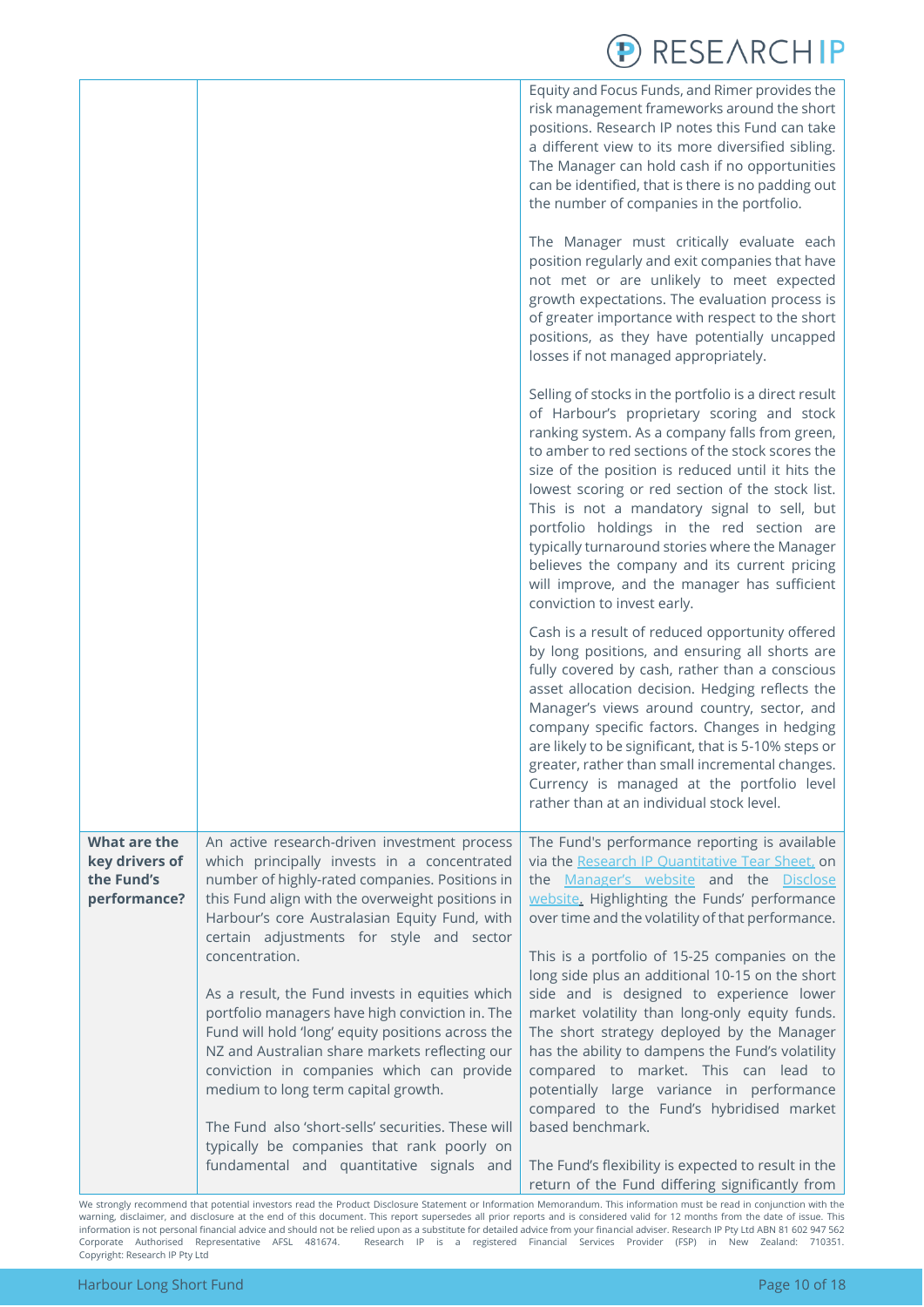

|                                                        | outlook<br>analysts<br>where<br>have<br>negative<br>expectations.<br>The Fund will also hold cash and utilise currency<br>management to generate returns.                                                                                                                                                                                                                                                                                                                                                                                                                                                                                                                                                                                                                                                                                                                                                                                                                                                                                                                                                                                                                                                                                                             | that of the Manager's chosen benchmark.<br>Accordingly, investors seeking a benchmark-<br>like return may not be suited to the Fund.<br>Research IP believes the Funds' performance<br>reflects Stent's security selection and Rimer's<br>risk management overlays and assistance with<br>security selection. The Manager's growth style<br>bias leverages the input of the investment team<br>through the internal<br>and<br>Investment<br>Committee. However, Stent and Rimer are<br>cognisant of the growth bias and make a<br>conscious effort to reduce excess risk to one<br>factor or sector in case of any swift reversal<br>trades.<br>Research IP notes that as a growth fund<br>manager, the long portfolio positions are<br>typically longer term holdings at 3 years or<br>more. The holding period of the short positions<br>varies from a few days to a few months.<br>Needless to say, they are held for a shorter<br>period than the long positions. Even with the<br>shorts, the concentrated nature of the portfolio<br>is retained and does not allow the Manager to<br>hide, should a company perform differently<br>than expected. Investors can expect overall<br>portfolio turnover to be higher than other<br>Harbour long only equity funds.                              |
|--------------------------------------------------------|-----------------------------------------------------------------------------------------------------------------------------------------------------------------------------------------------------------------------------------------------------------------------------------------------------------------------------------------------------------------------------------------------------------------------------------------------------------------------------------------------------------------------------------------------------------------------------------------------------------------------------------------------------------------------------------------------------------------------------------------------------------------------------------------------------------------------------------------------------------------------------------------------------------------------------------------------------------------------------------------------------------------------------------------------------------------------------------------------------------------------------------------------------------------------------------------------------------------------------------------------------------------------|-----------------------------------------------------------------------------------------------------------------------------------------------------------------------------------------------------------------------------------------------------------------------------------------------------------------------------------------------------------------------------------------------------------------------------------------------------------------------------------------------------------------------------------------------------------------------------------------------------------------------------------------------------------------------------------------------------------------------------------------------------------------------------------------------------------------------------------------------------------------------------------------------------------------------------------------------------------------------------------------------------------------------------------------------------------------------------------------------------------------------------------------------------------------------------------------------------------------------------------------------------------------------------------------------------|
| What are the<br>risks of<br>investing in<br>this Fund? | Factor risks: Given our growth orientated style,<br>there is a risk of style factors performing in<br>opposite directions (ie long growth stocks and<br>short value/cyclical). In this case the strategy<br>might have a period of underperformance. We<br>do focus on this risk ensuring we have a balance<br>across both the long and short positions in the<br>portfolio reducing this factor risk where<br>possible.<br>When shorting stocks there is an asymmetry of<br>payoffs. When shorting a stock, the most you<br>can gain is 100% in the event the company goes<br>bankrupt. However, if a short position share<br>price goes up the losses can be unlimited. We<br>manage this risk through the size of the<br>positions relative to market capitalisation,<br>liquidity of borrowing, and borrowing costs.<br>Market risk: Investment returns will be affected<br>by the performance of the investments chosen<br>for that Fund, which may be affected by the<br>performance of the investment markets<br>generally (market risk). Market risk includes<br>movements in the general price level, demand<br>and supply in the market in which the relevant<br>investments are made, the sector(s) in which<br>the investments are made, and economic and | This is an unleveraged (maximum 60% net<br>exposure) long short fund that is designed to<br>exhibit lower volatility than the market, whilst<br>allowing Harbour to express views on the<br>stocks the team rate most highly and short sell<br>those they rate poorly. Due to the relatively<br>concentrated portfolio (15-25 individual long<br>and 10-15 short), stock positions are likely to<br>have a significant impact on the overall return<br>of the portfolio, especially over shorter time<br>periods (e.g. one year).<br>The Portfolio Manager has absolute discretion<br>to invest across what are relatively wide<br>allocation limits. The Fund has size restrictions<br>built around the market capitalisation of a<br>company, to manage risk. The Fund can own<br>companies in the S&P/NZX10 index or<br>S&P/ASX100 index up to a 15% position.<br>Companies not in these indices with a market<br>capitalisation greater than NZ\$500m can be<br>held up to an 8% position. Other listed<br>companies can be held up to 2%.<br>The<br>methodical approach to risk management is<br>reflective of the Manager's complete process to<br>investing client money. The Portfolio Manager<br>leverages the analyst team to identify<br>conviction in companies, that might be suitable |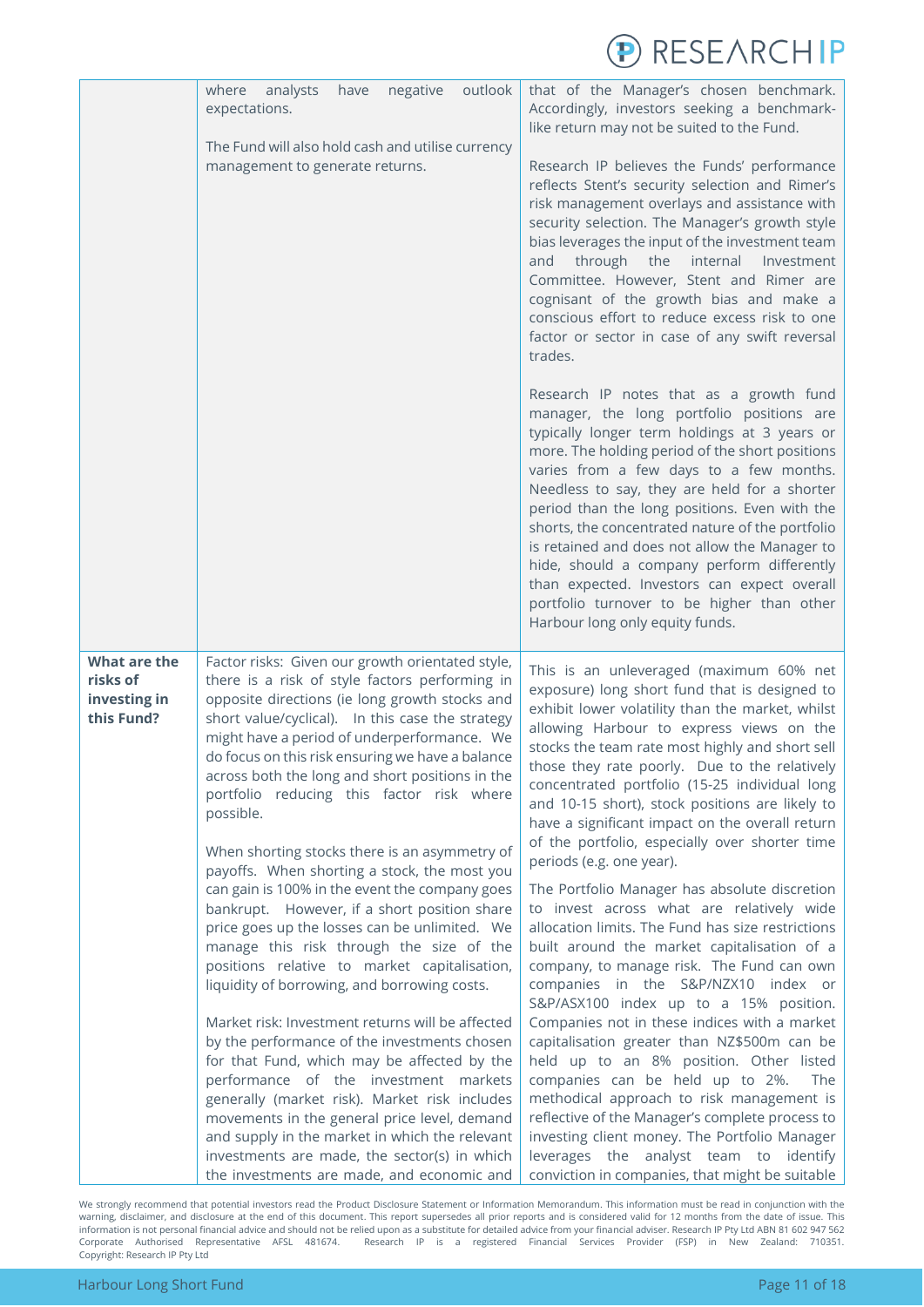**RESEARCHIP** 

regulatory conditions, including market sentiment, inflation, interest rates, foreign exchange rates, employment, political events, environmental and technological issues, and consumer demand internationally and in New Zealand and Australia.

Short-selling risk: Specific to the Long Short fund, the Fund will have the ability to short-sell shares. Shorting shares involves borrowing the shares from a third party in order to be able to deliver on settlement date and then selling the security in the market. The intention when short-selling is that when the share price falls, the Fund would buy them back at a lower price, therefore making a profit. In theory, the upper limit on a share price is unlimited, hence the potential loss from short-selling, and the consequent effect on Fund returns is also unlimited. In certain circumstances, the lender of shares who we have borrowed from to facilitate settlement, may request return of their shares which would require the Fund to buy back the shares in market at a time not of our choosing which may result in potential losses.

Stock lending risk: Specific to the Long Short Fund, to facilitate the settlement of the shares the Fund has short sold, we are required to borrow shares from a counterparty. This counterparty often requires the Fund to post collateral in the form of cash or securities. This collateral acts as a form of guarantee that the shares borrowed by the Fund will be returned. The amount of the collateral can vary from time to time. The lender has the right to sell or lend the collateral to other parties. The Fund is exposed to the creditworthiness of the lender in returning the collateral back if an adverse event occurred and may negatively affect returns if we were unable to obtain that collateral.

Whilst these risks are present, we do have systems, processes and tools in place to help mitigate. Investors should also be aware that we hold cash collateral and cash holdings in this fund of 70% in a neutral point. This helps offset stock share price volatility and ensuring we deliver on the objective of the fund, of providing positive returns but without equity like risk characteristics.

This fund does not use leverage or derivatives. We enter into arrangements to borrow stock for settlement of short sale trades in the market.

for the portfolio, both for long and short positions.

The Fund can take significant positions relative to the underlying indices, however its stockspecific risks are lower than Harbour's other Australasian equity funds. The short positions are agnostic to benchmarks, but there can be pairing or matching of long positions and short positions at the sector level as part of Harbour's risk management approach.

Importantly Research IP highlights all shorts are fully covered by cash. This approach can inflate the cash holding of the Fund, and therefore appear that the Manager is not deploying capital. Research IP considers fully covering all short positions with cash as a mandatory requirement for long-short funds in general.

Research IP notes short selling has the ability to enhance fund performance, but also has the potential to produce uncapped losses. Therefore, manager skill is extremely important. This is also an investment strategy that is not readily replicable by a retail investor or financial adviser.

Active management of currency hedging is within a range of 0-100% of Australian dollar exposure. Currency exposure is managed in the derivative market using forwards and currency swaps.

The fund can borrow, use derivatives and short sell securities. The Fund also has the ability to own debt and convertible securities and participate in stock lending programmes. The Fund can interfund into other Harbour vehicles.

We strongly recommend that potential investors read the Product Disclosure Statement or Information Memorandum. This information must be read in conjunction with the warning, disclaimer, and disclosure at the end of this document. This report supersedes all prior reports and is considered valid for 12 months from the date of issue. This information is not personal financial advice and should not be relied upon as a substitute for detailed advice from your financial adviser. Research IP Pty Ltd ABN 81 602 947 562 Corporate Authorised Representative AFSL 481674. Research IP is a registered Financial Services Provider (FSP) in New Zealand: 710351. Copyright: Research IP Pty Ltd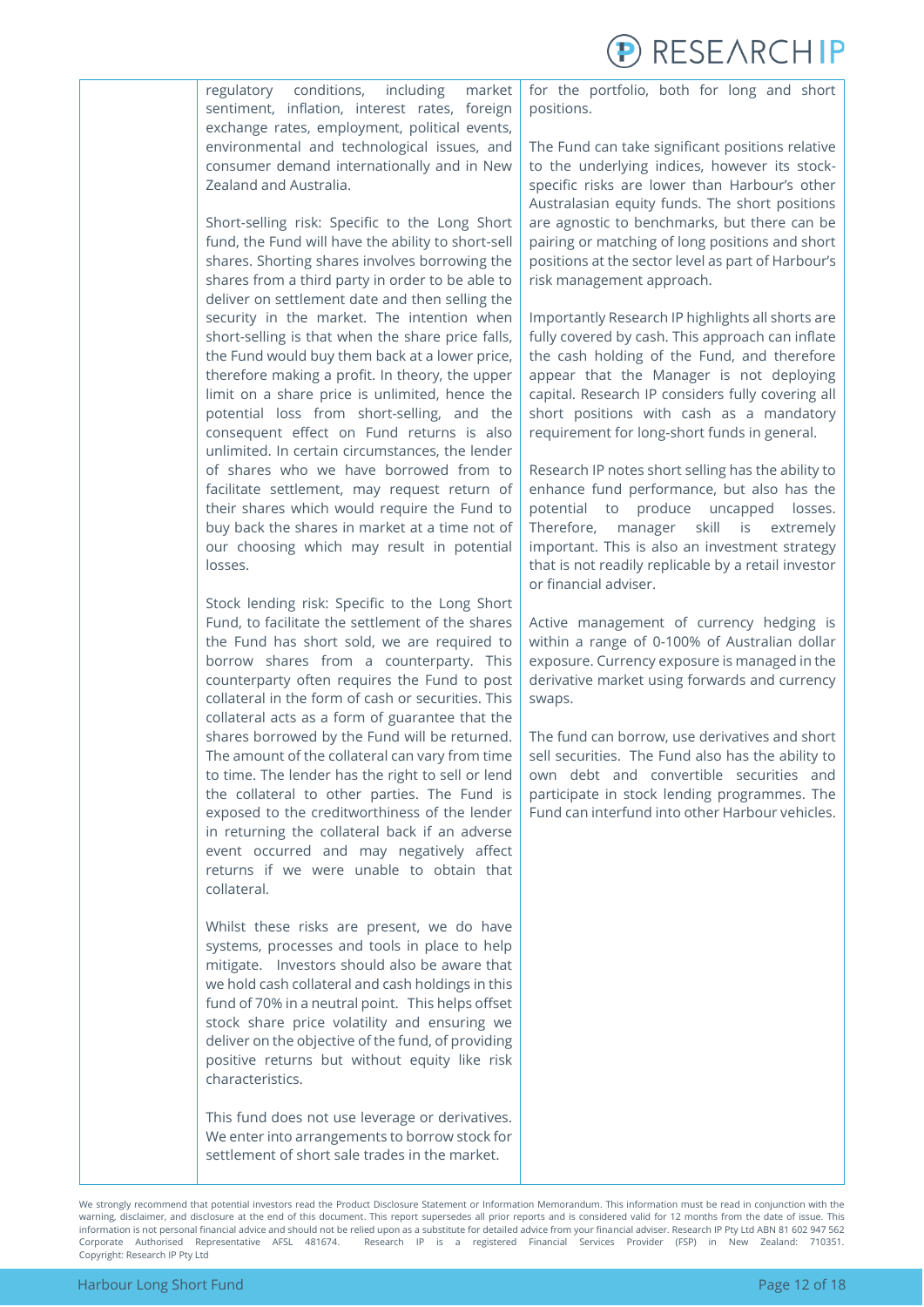

|                                                                                                          | We use forward currency contracts to hedge                                                                                                                                                                                                                                                                                                                                                                                                                                                                                                                                                                                                                                                                                         |                                                                                                                                                                                                                                                                                                                                                                                                                                                                                                                                                                                                                                                                                                                                                                                                                                                                                                                                                                                                                                                                                                                                                                                                                                                                                                                                                                                                                                        |
|----------------------------------------------------------------------------------------------------------|------------------------------------------------------------------------------------------------------------------------------------------------------------------------------------------------------------------------------------------------------------------------------------------------------------------------------------------------------------------------------------------------------------------------------------------------------------------------------------------------------------------------------------------------------------------------------------------------------------------------------------------------------------------------------------------------------------------------------------|----------------------------------------------------------------------------------------------------------------------------------------------------------------------------------------------------------------------------------------------------------------------------------------------------------------------------------------------------------------------------------------------------------------------------------------------------------------------------------------------------------------------------------------------------------------------------------------------------------------------------------------------------------------------------------------------------------------------------------------------------------------------------------------------------------------------------------------------------------------------------------------------------------------------------------------------------------------------------------------------------------------------------------------------------------------------------------------------------------------------------------------------------------------------------------------------------------------------------------------------------------------------------------------------------------------------------------------------------------------------------------------------------------------------------------------|
| On what basis<br>are the fees<br>charged<br>justified?                                                   | non NZD exposure.<br>Harbour's fees are transparent. There are no<br>buy/sell spreads or entry/exit fees. The Long<br>Short Fund has a total fee (excluding GST) of<br>0.99% p.a. including investment management,<br>Supervisor, legal and audit fees as well as the<br>costs of unit pricing, investment accounting and<br>custody.<br>As stated in the PDS, Harbour may be entitled<br>to a performance fee within the Long Short<br>Fund, which would be paid annually, following<br>31 December, subject to outperforming the<br>S&P/NZX Bank Bills 90-Day Index (the Hurdle<br>Rate) plus 2% and the HWM. The performance<br>fee is 15% of the Fund's net (after management<br>fee) return above the Hurdle Rate (plus GST). | The Funds' basic fee is above the sector peer<br>average. The Fund is one of three Harbour<br>funds and one of 24 out of 28 peer funds to<br>charge a performance fee in the Alternatives<br>Sector. Detailed explanation relating to the<br>performance fee can be found in the Other<br>Material Information Documents. This is<br>available on the Manager's website, and the<br>Disclose website.<br>Research IP highlights there should be a direct<br>alignment<br>between<br>the<br>manager's<br>remuneration and the performance of the Fund<br>relative to its benchmark.<br>Research IP believes that performance fees<br>should only be charged when the base<br>management fee is significantly below the<br>sector peer average fee. The total cost of this<br>Fund is in the lower end of the peer group.<br>Research IP commends the Manager for<br>reassessing the fee schedule for the Fund in<br>2020. The base fee was reduced from 1.25% to<br>0.81%. Research IP still believe the hurdle rate<br>for the calculation of performance fees is lower<br>than it could be.<br>Research IP note the performance fees are<br>uncapped, although a high-water mark is used.<br>Although Harbour notes that they can typically<br>cross trades and therefore do not charge a<br>buy/sell spread, it should be noted that this is<br>not always the case and existing unit holders<br>may incur the cost of transactions. |
| <b>Describe the</b><br>quality of the<br>organisational<br>and<br>investment<br>governance<br>processes? | At the organisational level, Harbour's Board is<br>led by an independent chair.<br>Two other<br>independent directors ensure clients' best<br>interests are put first, including a former<br>experienced Portfolio Manager who chairs the<br>Audit & Risk Committee.<br>We have rigorous daily compliance procedures<br>that ensure the portfolio is invested in<br>adherence with its guidelines.                                                                                                                                                                                                                                                                                                                                 | The Manager has a strong governance<br>structure which starts with the composition of<br>the Board and leadership of key Board<br>Committees. In addition to outsourcing some<br>sufficient<br>functions.<br>there<br>are<br>internal<br>operational personnel, which continues to<br>grow. This ensures the investment team can<br>concentrate on managing the portfolios, with<br>appropriate oversight.                                                                                                                                                                                                                                                                                                                                                                                                                                                                                                                                                                                                                                                                                                                                                                                                                                                                                                                                                                                                                             |
|                                                                                                          | We engage KPMG to test the firm's operational<br>and compliance processes. This assesses tasks<br>such as the handling of client funds, investment<br>management processes, trade execution,<br>segregation of duties etc. This is an external and<br>independent assessment of our processes.<br>Lastly, an internal risk committee periodically<br>scrutinises the Portfolio Manager's decision                                                                                                                                                                                                                                                                                                                                  | The use of external directors for the Harbour<br>Board is considered to be in line with industry<br>best practice. The use of external non-executive<br>directors is strong, this excludes those<br>representing the major shareholder, Jarden.<br>Research IP notes the use of independent<br>members<br>extends to Board delegated<br>committees, and investment committees.                                                                                                                                                                                                                                                                                                                                                                                                                                                                                                                                                                                                                                                                                                                                                                                                                                                                                                                                                                                                                                                         |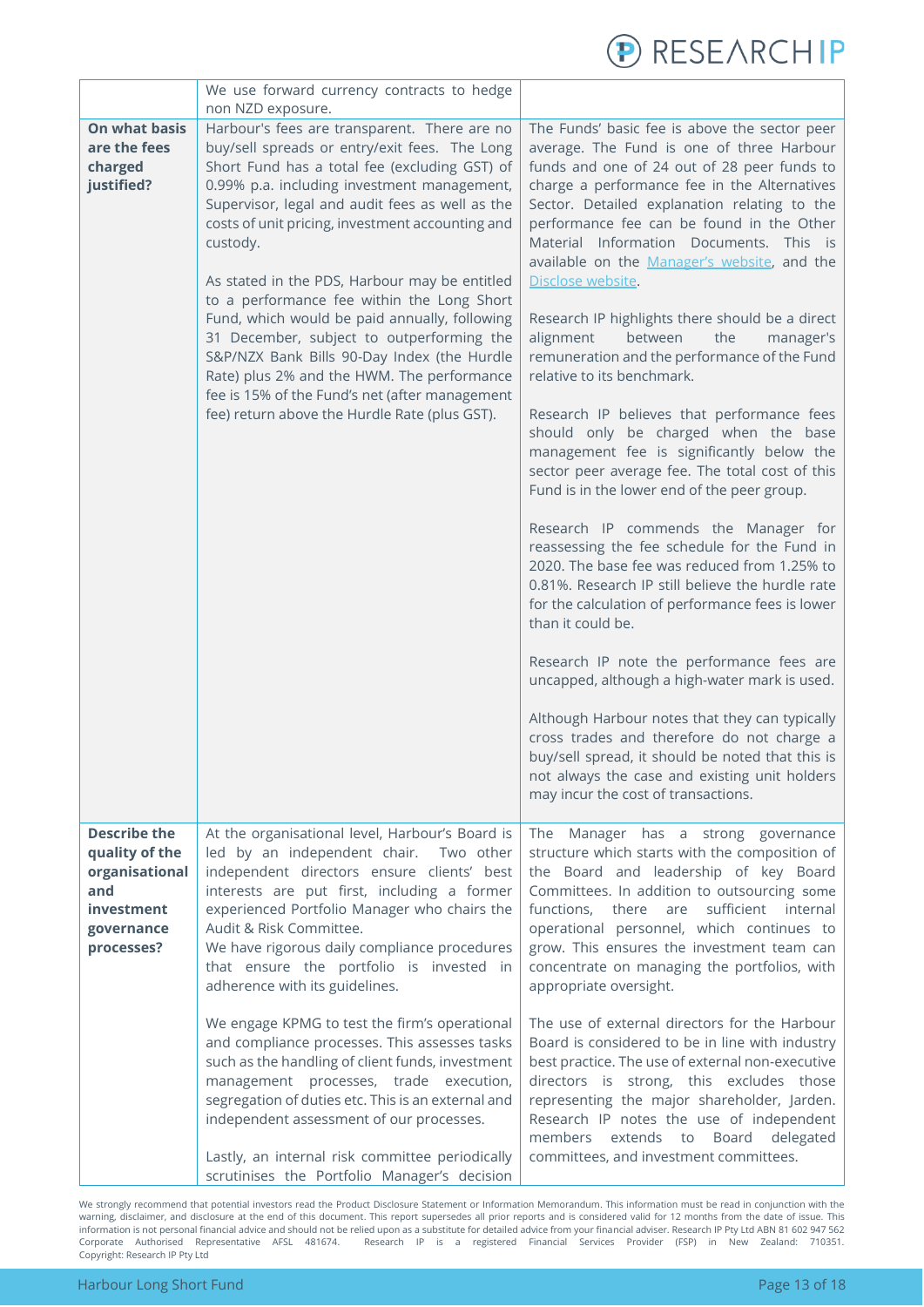

|                                                                                                                      | making and risk allocation. This involves the<br>monitoring of active risk positions, and<br>consistency of risk budgets across various<br>products. Murray Brown (chair of Audit and<br>Risk) sits in on the internal risk committee<br>meetings.                                                                                                                                                                                                                                                                                                                                                                                                                                                                                                                                                                                                                                                                                                                                                                                                                                                                                                   | Harbour has a formal investment committee,<br>which meets on a monthly basis, and is chaired<br>by Chris Di Leva, who is Harbour's Multi Asset<br>Specialist. Research IP believes the structured<br>investment committee process formalises a<br>process and provides oversight to the<br>investment decisions. Improvements were<br>made to this formal process through the first<br>half of 2021. This will result in the investment<br>team having a clearer and more cohesive view<br>on the underlying assets across all strategies.<br>Research IP considers the Head of Compliance<br>reporting directly to the Board and Audit<br>Committee as being in line with global best<br>practice, which is not always the case in New<br>Zealand.<br>The Manager uses Bloomberg AIMS for pre and<br>post trade compliance. This is used across all |
|----------------------------------------------------------------------------------------------------------------------|------------------------------------------------------------------------------------------------------------------------------------------------------------------------------------------------------------------------------------------------------------------------------------------------------------------------------------------------------------------------------------------------------------------------------------------------------------------------------------------------------------------------------------------------------------------------------------------------------------------------------------------------------------------------------------------------------------------------------------------------------------------------------------------------------------------------------------------------------------------------------------------------------------------------------------------------------------------------------------------------------------------------------------------------------------------------------------------------------------------------------------------------------|------------------------------------------------------------------------------------------------------------------------------------------------------------------------------------------------------------------------------------------------------------------------------------------------------------------------------------------------------------------------------------------------------------------------------------------------------------------------------------------------------------------------------------------------------------------------------------------------------------------------------------------------------------------------------------------------------------------------------------------------------------------------------------------------------------------------------------------------------|
| <b>Describe the</b><br><b>Manager's</b><br>ESG,<br>Corporate<br><b>Sustainability</b><br>policies and<br>engagement. | Harbour integrates ESG analysis into its security<br>selection processes. We conduct an annual<br>corporate behaviour survey across our<br>potential equity investments. The results of this<br>survey directly impact the weight a company is<br>held in the portfolio, with strong corporate<br>citizens being held at a higher weight than<br>poorly behaving corporates. This, along with<br>our engagement with companies, helps to drive<br>better outcomes.<br>In fixed interest securities where the risk profile<br>is asymmetric (either you are paid back or the<br>company defaults) Harbour will simply not hold<br>a company's debt if we believe its behaviour is<br>egregious or it participates in a sector that<br>makes investment untenable. Harbour has<br>been recognised for its ESG approach by strong<br>scores by independent agencies UN PRI and<br>RIAA.<br>At Harbour, sustainability is a specific KPI for<br>the business and our people. Internally we<br>have a Footprint committee made up of staff<br>members whose mandate is to assess<br>corporate sustainability for Harbour and come<br>up with initiatives. | funds.<br>Research IP notes that Harbour have included<br>Responsible-Investing factors in their process<br>since inception and is viewed positively. Notably<br>Environmental ("E") and Social ("S") factors are<br>treated differently to Governance ("G").<br>is well<br>Governance<br>established,<br>the<br>relationships between companies and the<br>environmental and social aspects are less<br>defined.<br>The Manager's internally developed ESG<br>process is considered to be very robust and can<br>be applied to a company, regardless of its<br>domicile.<br>Harbour is also a signatory to the UNPRI.<br>Investors should be aware that ESG and the<br>United Nations Principles of Responsible<br>Investing (UNPRI) are relatively loose and that<br>ESG integration has a broad range of<br>interpretations.                      |
| Is there<br>alignment<br>with the<br>interests of<br><b>investors</b><br>through<br>ownership of<br>the Manager      | Yes. The investment team invests alongside unit<br>unitholders by personally owning units in the<br>fund. In addition, the performance of the fund<br>against its objectives influences the investment<br>team's short- and long-term remuneration. A<br>portion of the investment team's discretionary<br>remuneration is vested into Harbour funds over<br>a period of three years. This discretionary pay is                                                                                                                                                                                                                                                                                                                                                                                                                                                                                                                                                                                                                                                                                                                                      | By being partially owned by its employees and<br>directors, there is strong buy-in from the team<br>to work hard for the firm's long-term success -<br>this is good news for investors. The Manager's<br>continual development of and commitment to<br>its staff is viewed as market leading.                                                                                                                                                                                                                                                                                                                                                                                                                                                                                                                                                        |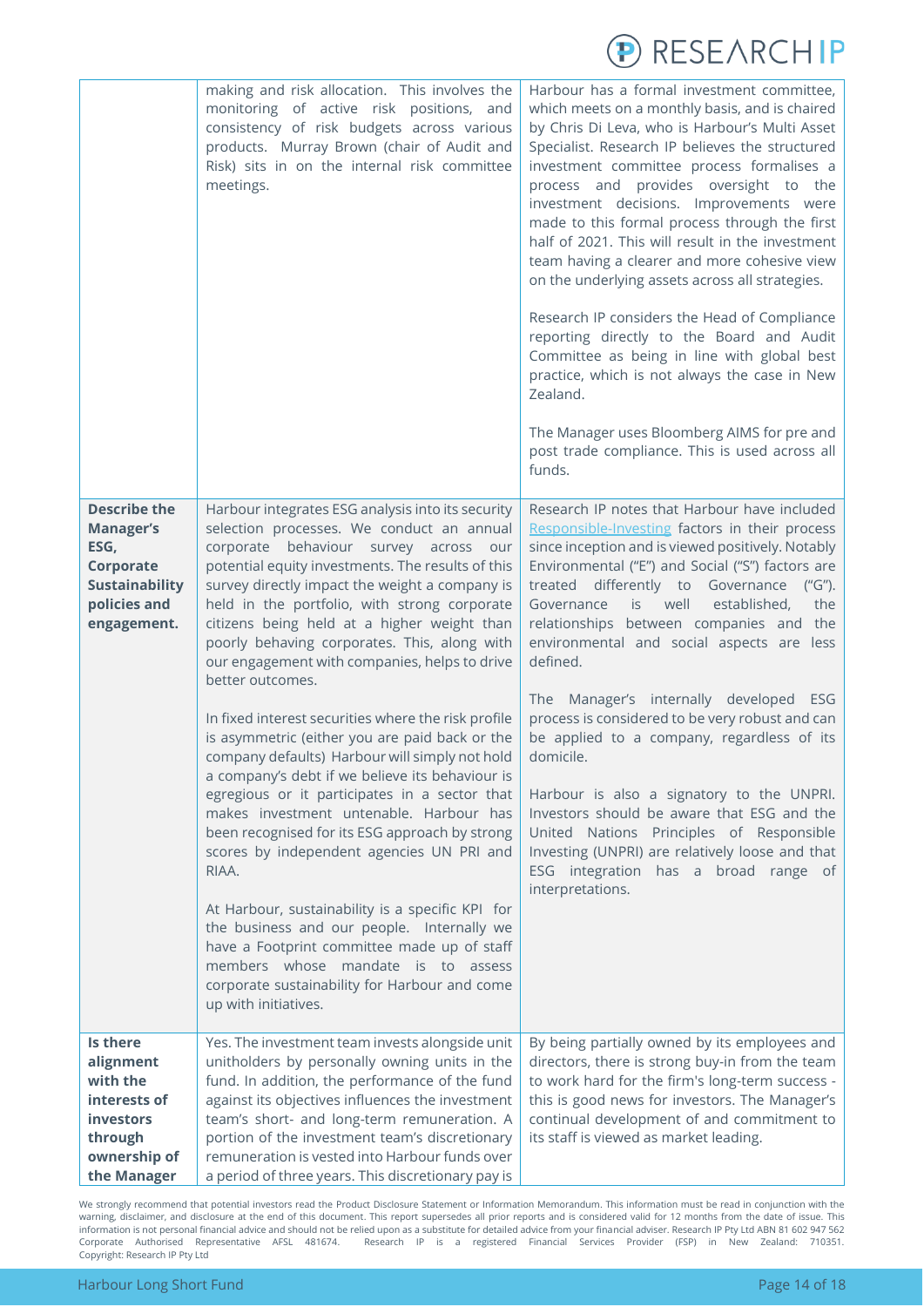| <b>P RESEARCHIP</b> |  |
|---------------------|--|
|---------------------|--|

<span id="page-14-0"></span>

| and/or<br>remuneration<br>of the<br>investment<br>team?                          | in turn determined by the Fund's performance<br>amongst other factors such as<br>client<br>satisfaction. Harbour is 24% owned by its<br>employees. A long-term incentive scheme sees<br>annual awards of further equity ownership for<br>staff.                                                                                                                                                                                                                                                             | There is alignment between the bonus<br>component of staff remuneration and the<br>performance of the funds/portfolios. Research<br>IP believes that Stent and Rimer have personal<br>investment in the Fund, largely via vested short<br>term incentives. This is viewed as a strong<br>alignment to investor experience.<br>Research IP highlights that Harbour's vesting of<br>short-term incentives (cash bonuses) in the<br>Manager's suite of funds is market leading from<br>a New Zealand perspective. This brings<br>enhanced staff tenure and alignment to the<br>interests of investors.<br>The support of largest shareholder, Jarden, is<br>also significant, in both financial terms and<br>operational support.                                                                                                                                                                                 |
|----------------------------------------------------------------------------------|-------------------------------------------------------------------------------------------------------------------------------------------------------------------------------------------------------------------------------------------------------------------------------------------------------------------------------------------------------------------------------------------------------------------------------------------------------------------------------------------------------------|----------------------------------------------------------------------------------------------------------------------------------------------------------------------------------------------------------------------------------------------------------------------------------------------------------------------------------------------------------------------------------------------------------------------------------------------------------------------------------------------------------------------------------------------------------------------------------------------------------------------------------------------------------------------------------------------------------------------------------------------------------------------------------------------------------------------------------------------------------------------------------------------------------------|
| <b>Comment on</b><br>the assets<br>under<br>management,<br>flow and<br>capacity? | The fund has been growing since inception with<br>a programme in place to grow the funds under<br>management now we have a track record for<br>the fund. We haven't experienced significant<br>outflows in this product.<br>Craig Stent is responsible for the Harbour Long<br>Short Fund, Harbour Equity Income Fund,<br>Harbour Index<br>Shares<br>Fund,<br>Harbour<br>Sustainable NZ Shares Fund and separately<br>managed accounts.<br>We expect capacity of this fund to be in the<br>order of \$150m. | With only one month of net outflows from the<br>product to date, the Fund has grown steadily<br>since inception. Research IP highlights that part<br>of the FUM for the Long Short Fund is an<br>allocation from the Active Growth Fund.<br>Research IP believes Stent has sufficient<br>resource to be able to manage the Long Short<br>Fund adequately. A significant reason for this is<br>due to the robust investment decision-making<br>process which is applied across the firm.<br>Research IP emphasizes that capacity for a<br>long/short strategy will be lower than a long<br>only Australasian equity portfolio. This is largely<br>due to the necessity of the Manager to be able<br>to cover and exit short positions in a short<br>space of time. If the individual holdings are<br>larger in dollar value, then it becomes more<br>difficult and thus more susceptible to market<br>squeezes. |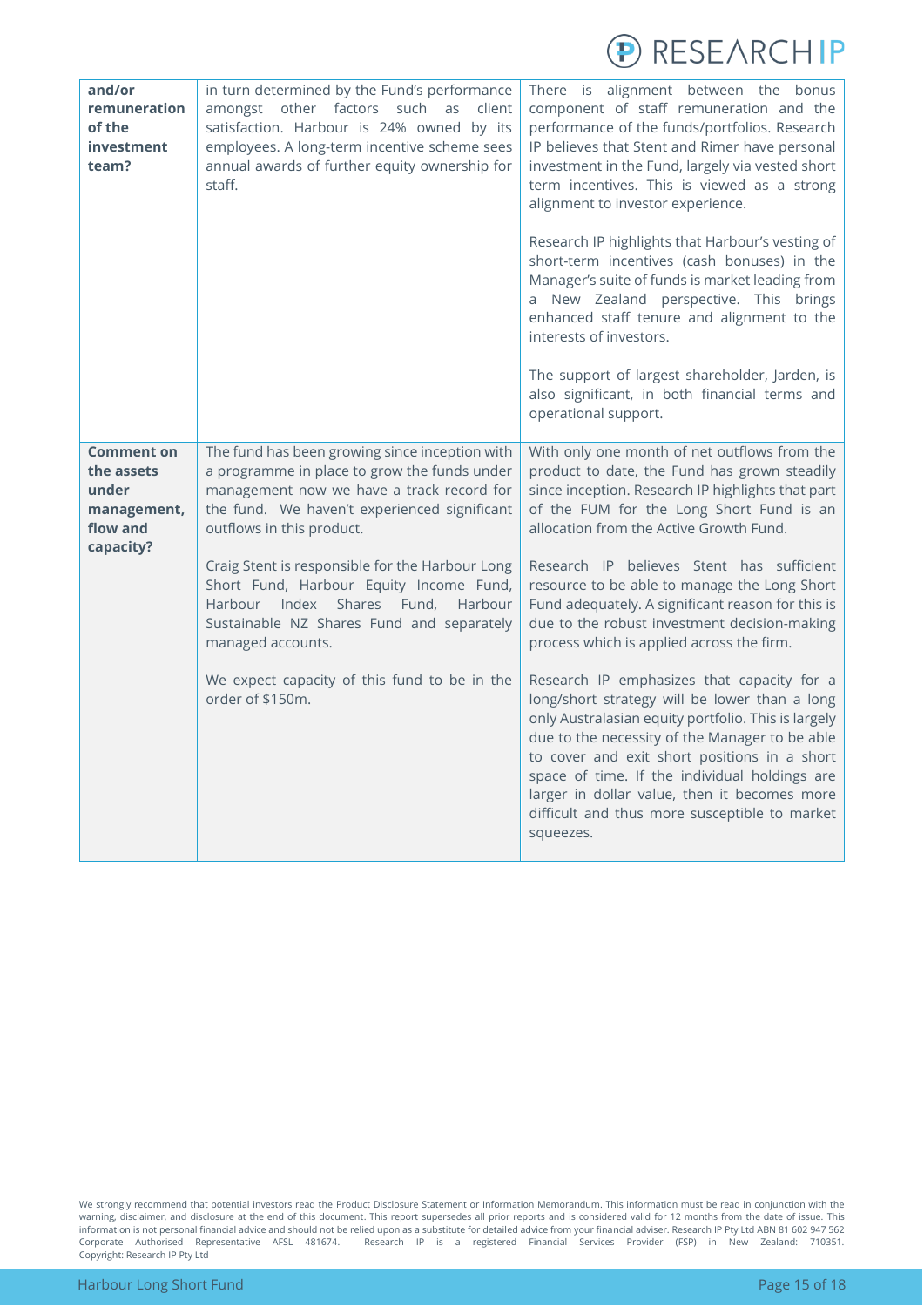

#### **The RIPPL Effect**

For important Fund Facts, please view the **RIPPL Effect report**:



### Investment Fund

#### **RIPPL Effect**

This is General Advice only and should be read in conjunction with the Disclaimers, Disclosures and Warnings at the end of this document. This report is based on publicly available information and/or data sourced directly from the Fund Manager. Any views or opinions expressed in this document are believed to be accurate at the time of publishing.

**D** RESEARCHIP<br>Search Research Transact

1 MARCH 2021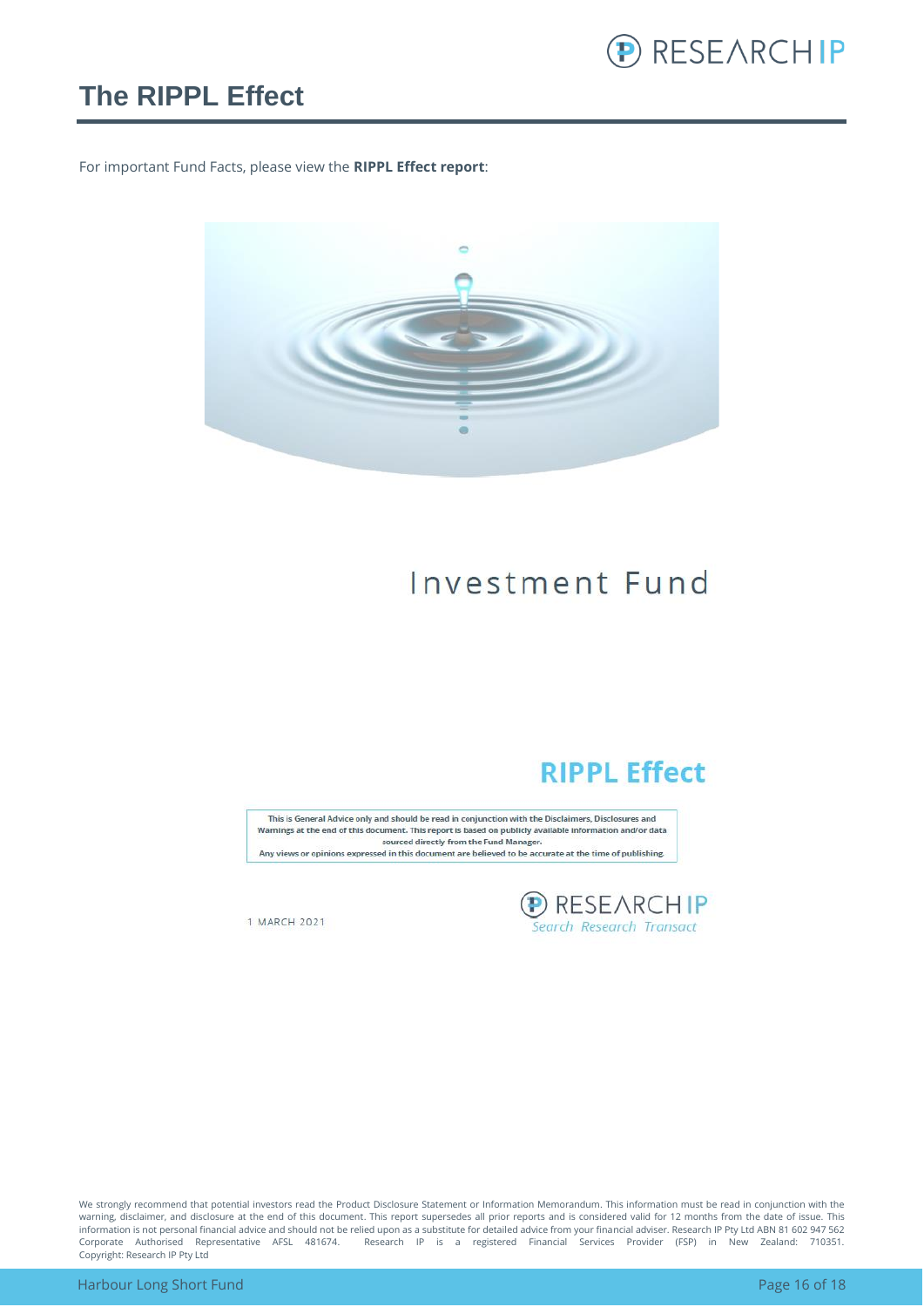### <span id="page-16-0"></span>**About Research IP**

Research IP has provided client focused qualitative and quantitative financial product and security research since 2015. Research IP was also the consultant to the NZX wholly owned subsidiary FundSource, providing investment research to the New Zealand market since 2015.

Research IP is a specialist investment research provider which is used and trusted by investors & financial advisers for investment, KiwiSaver, Superannuation and other Pension schemes throughout the Asia Pacific region.

Research IP has grown its team and footprint by utilising the specialist skills of its analysts which include;

- ❖ data scientists,
- ❖ equity, bond and alternative asset specialists
- ❖ portfolio managers
- ❖ asset allocation analysts
- ❖ and ratings specialists.

Our experience has been gained in well over 20 years of roles across different facets of the industry, so we understand the key drivers and challenges for managers, as well as the impact for investors and the Financial Advice industry.

By leveraging the skills of specialists, Research IP is able to provide innovative and tailored financial services solutions to the marketplace. Client focused outcomes are underpinned by the belief that the role of business model innovation and accelerating technological change opens up new possibilities, to put client interests at the centre of the financial services industry focus. We have strong philosophical alignment with John Hagel's work on the possibilities for "Disruption by Trusted Advisors" and John Kay's views in "Other People's Money: Masters of the Universe or Servants of the People".

Research IP delivers high quality quantitative and qualitative fund research to financial advisers and the broader financial services industry. Research IP works with a number of expert providers to source this data. Quantitative data is supplied by a variety of sources, including directly from the Fund Manager, while qualitative research is provided by Research IP.

Find all Qualitative Research announcements and subscribe for updates here:

**[https://research-ip.com/news](https://research-ip.com/category/qualitative-research/)**

**Contact:**

[www.Research-IP.com](http://www.research-ip.com/) Email: [info@research-ip.com](mailto:info@research-ip.com)

RESEARCHIP